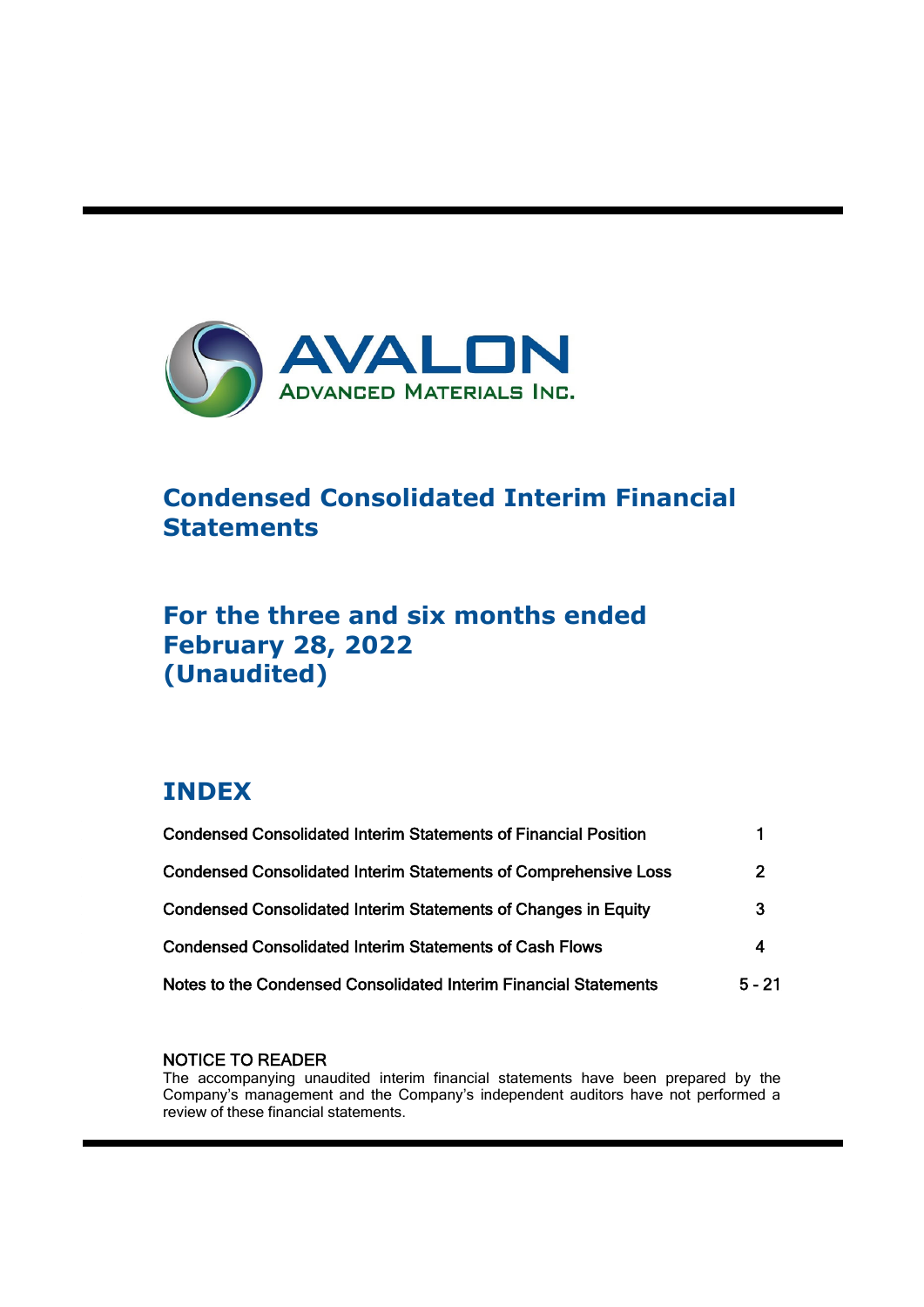# **Condensed Consolidated Interim Statements of Financial Position (expressed in Canadian Dollars) (unaudited)**

| 1,644,110<br>117,521<br>552,520<br>2,314,151<br>13,649,119<br>102,564,992<br>116,214,111<br>118,528,262<br>176,624<br>358,201<br>229,677<br>199,531<br>1,830,000 | \$<br>\$<br>\$                                                           | 1,823,459<br>117,295<br>593,866<br>2,534,620<br>13,288,036<br>102,646,452<br>115,934,488<br>118,469,108<br>142,821<br>486,774<br>36,269<br>192,487 |
|------------------------------------------------------------------------------------------------------------------------------------------------------------------|--------------------------------------------------------------------------|----------------------------------------------------------------------------------------------------------------------------------------------------|
|                                                                                                                                                                  |                                                                          |                                                                                                                                                    |
|                                                                                                                                                                  |                                                                          |                                                                                                                                                    |
|                                                                                                                                                                  |                                                                          |                                                                                                                                                    |
|                                                                                                                                                                  |                                                                          |                                                                                                                                                    |
|                                                                                                                                                                  |                                                                          |                                                                                                                                                    |
|                                                                                                                                                                  |                                                                          |                                                                                                                                                    |
|                                                                                                                                                                  |                                                                          |                                                                                                                                                    |
|                                                                                                                                                                  |                                                                          |                                                                                                                                                    |
|                                                                                                                                                                  |                                                                          |                                                                                                                                                    |
|                                                                                                                                                                  |                                                                          |                                                                                                                                                    |
|                                                                                                                                                                  |                                                                          |                                                                                                                                                    |
|                                                                                                                                                                  |                                                                          |                                                                                                                                                    |
| 2,794,033                                                                                                                                                        |                                                                          | 858,351                                                                                                                                            |
|                                                                                                                                                                  |                                                                          |                                                                                                                                                    |
| 394,342                                                                                                                                                          |                                                                          | 496,087                                                                                                                                            |
|                                                                                                                                                                  |                                                                          | 2,990,000                                                                                                                                          |
| 154,184                                                                                                                                                          |                                                                          | 220,754                                                                                                                                            |
| 278,600                                                                                                                                                          |                                                                          | 278,600                                                                                                                                            |
| 827,126                                                                                                                                                          |                                                                          | 3,985,441                                                                                                                                          |
| 3,621,159                                                                                                                                                        |                                                                          | 4,843,792                                                                                                                                          |
|                                                                                                                                                                  |                                                                          |                                                                                                                                                    |
|                                                                                                                                                                  |                                                                          | 181,918,759                                                                                                                                        |
|                                                                                                                                                                  |                                                                          | 4,336,380                                                                                                                                          |
| 17,922,530                                                                                                                                                       |                                                                          | 17,612,415                                                                                                                                         |
| 301,064                                                                                                                                                          |                                                                          | 297,113                                                                                                                                            |
|                                                                                                                                                                  |                                                                          | (90, 539, 351)                                                                                                                                     |
|                                                                                                                                                                  |                                                                          | 113,625,316                                                                                                                                        |
|                                                                                                                                                                  | \$                                                                       | 118,469,108                                                                                                                                        |
|                                                                                                                                                                  | 184,104,891<br>4,365,391<br>(91, 786, 773)<br>114,907,103<br>118,528,262 |                                                                                                                                                    |

Approved on behalf of the Board

"Donald S. Bubar", Director

"Alan Ferry" , Director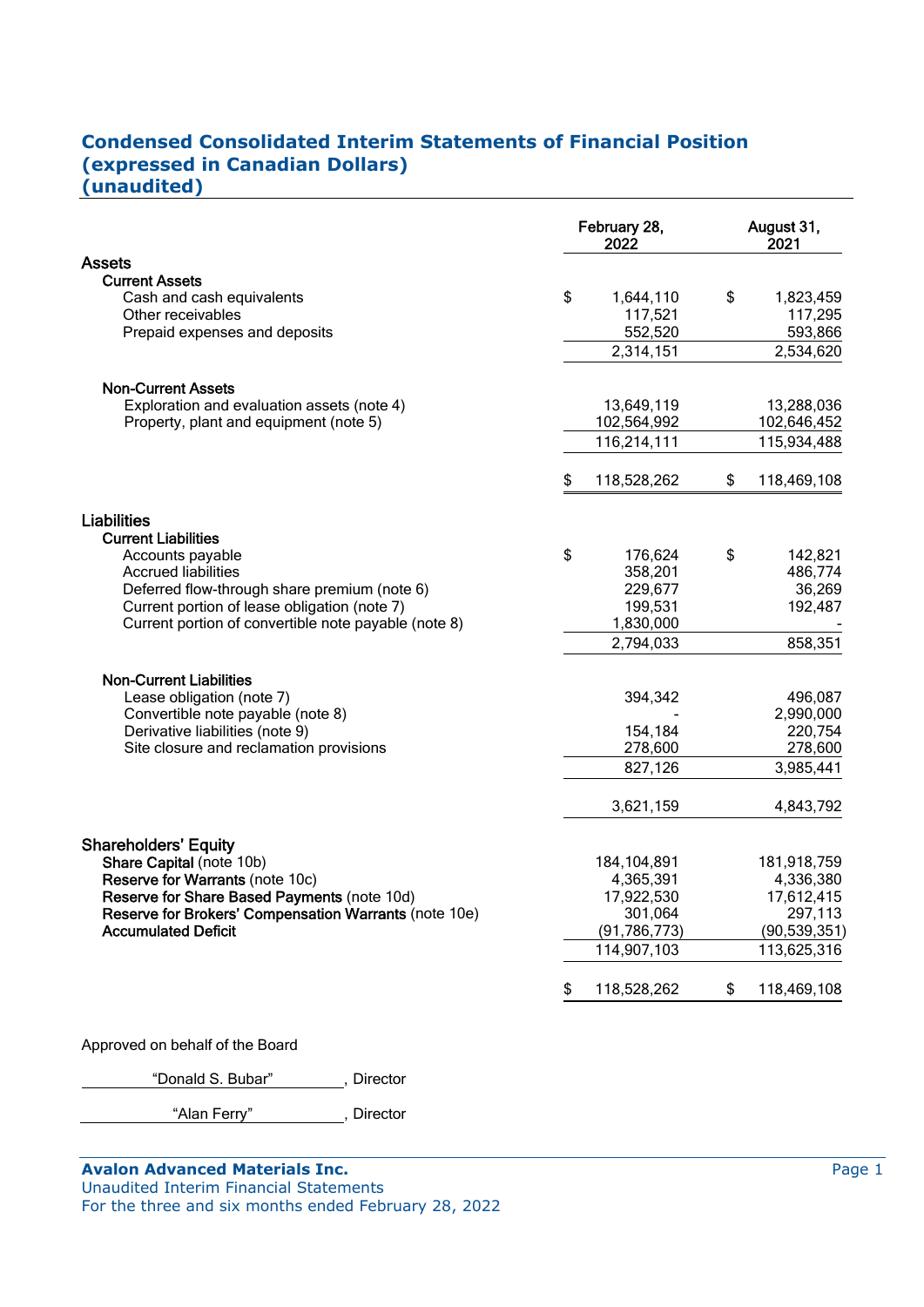# **Condensed Consolidated Interim Statements of Comprehensive Loss (expressed in Canadian Dollars, except number of shares) (unaudited)**

|                                                                                                                                                                                                                  | <b>Three Months Ended</b> |                                                  |    |                                                 | <b>Six Months Ended</b> |                                                  |  |                                                 |  |
|------------------------------------------------------------------------------------------------------------------------------------------------------------------------------------------------------------------|---------------------------|--------------------------------------------------|----|-------------------------------------------------|-------------------------|--------------------------------------------------|--|-------------------------------------------------|--|
|                                                                                                                                                                                                                  |                           | February 28,<br>2022                             |    | February 28,<br>2021                            |                         | February 28,<br>2022                             |  | February 28,<br>2021                            |  |
| Revenue                                                                                                                                                                                                          |                           |                                                  |    |                                                 |                         |                                                  |  |                                                 |  |
| Interest<br>Management fees                                                                                                                                                                                      | \$                        | 1,237                                            | \$ | 1,325<br>1,006                                  | - \$                    | $2,302$ \$                                       |  | 2,341<br>3,076                                  |  |
|                                                                                                                                                                                                                  |                           | 1,237                                            |    | 2,331                                           |                         | 2,302                                            |  | 5,417                                           |  |
| <b>Expenses</b>                                                                                                                                                                                                  |                           |                                                  |    |                                                 |                         |                                                  |  |                                                 |  |
| Corporate and administrative (note 11)<br>General exploration (recovery)<br>Depreciation (note 5)<br>Share based compensation (note 10d)<br>Interest on lease obligation<br>Increase (decrease) in fair value of |                           | 410,453<br>(1,995)<br>23,900<br>141,750<br>7,824 |    | 471,132<br>19,679<br>26,371<br>30,759<br>10,131 |                         | 971,766<br>12,964<br>71,335<br>289,005<br>16,236 |  | 985,143<br>34,232<br>60,913<br>56,003<br>20,798 |  |
| convertible note payable and derivative<br>liabilities (notes 8, 9)                                                                                                                                              |                           | 9,200                                            |    | 3,421,027                                       |                         | (66, 570)                                        |  | 3,614,084                                       |  |
|                                                                                                                                                                                                                  |                           | 591,132                                          |    | 3,979,099                                       |                         | 1,294,736                                        |  | 4,771,173                                       |  |
| Net Loss before Income Taxes                                                                                                                                                                                     |                           | (589, 895)                                       |    | (3,976,768)                                     |                         | (1, 292, 434)                                    |  | (4,765,756)                                     |  |
| <b>Deferred Income Tax Recoveries</b>                                                                                                                                                                            |                           | 22,860                                           |    | 31,054                                          |                         | 45,012                                           |  | 61,926                                          |  |
| Net Loss and Total Comprehensive<br>Loss for the period                                                                                                                                                          | \$                        | (567, 035)                                       |    | $(3,945,714)$ \$                                |                         | $(1,247,422)$ \$                                 |  | (4,703,830)                                     |  |
| Loss per Share - Basic and Diluted                                                                                                                                                                               | \$                        | $(0.001)$ \$                                     |    | $(0.011)$ \$                                    |                         | $(0.003)$ \$                                     |  | (0.013)                                         |  |
| <b>Weighted Average Number of Common Shares</b><br><b>Outstanding - Basic and Diluted</b>                                                                                                                        |                           | 385, 327, 726                                    |    | 349,537,879                                     |                         | 377,202,276                                      |  | 348,972,411                                     |  |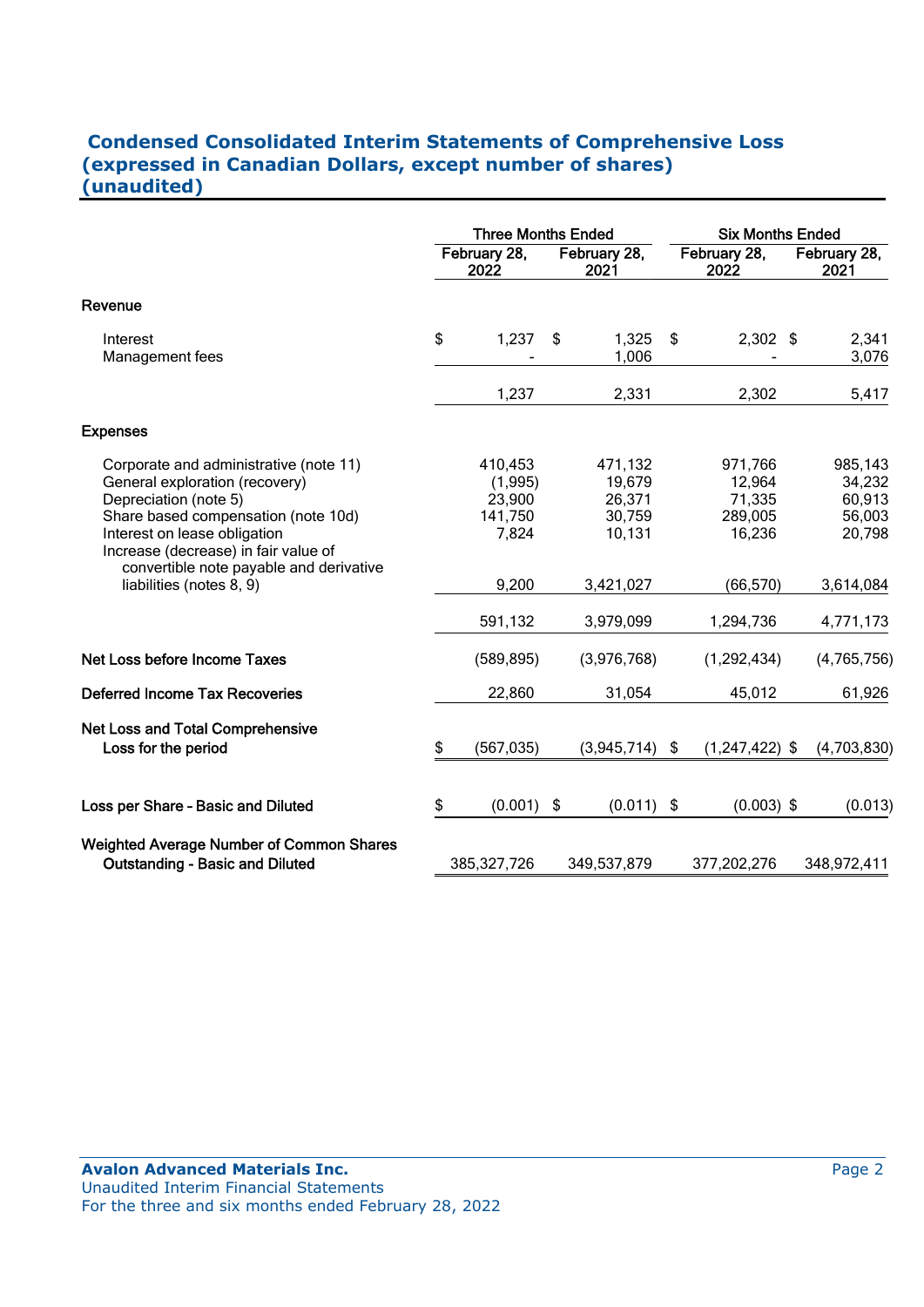# **Condensed Consolidated Interim Statements of Changes in Equity (expressed in Canadian Dollars, except number of shares) (unaudited)**

|                                                     |                            | <b>Share Capital</b> |                 | <b>Reserves</b>                       |                                                    |                               |                   |
|-----------------------------------------------------|----------------------------|----------------------|-----------------|---------------------------------------|----------------------------------------------------|-------------------------------|-------------------|
|                                                     | Number of<br><b>Shares</b> | Amount               | <b>Warrants</b> | <b>Share Based</b><br><b>Payments</b> | <b>Brokers'</b><br>Compensation<br><b>Warrants</b> | Accumulated<br><b>Deficit</b> | <b>Total</b>      |
| Balance at September 1, 2020                        | 348,413,157                | \$179,329,547        | \$4,336,481     | \$17,333,864                          | \$<br>286,000                                      | \$(86,784,228)                | 114,501,664<br>S  |
| <b>Exercise of warrants</b>                         | 3,075,000                  | 315,080              |                 |                                       |                                                    |                               | 315,080           |
| Exercise of options                                 | 1,437,500                  | 163,500              |                 |                                       |                                                    |                               | 163,500           |
| Reserve transferred on exercise of options          |                            | 68,969               |                 | (68, 969)                             |                                                    |                               |                   |
| Share based compensation                            |                            |                      |                 | 58,323                                |                                                    |                               | 58,323            |
| Net loss for the six month period                   |                            |                      |                 |                                       |                                                    | (4,703,830)                   | (4,703,830)       |
| Balance at February 28, 2021                        | 352,925,657                | 179,877,096          | 4,336,481       | 17,323,218                            | 286,000                                            | (91, 488, 058)                | 110,334,737       |
| Equity offerings                                    | 2,500,000                  | 400,750              |                 |                                       |                                                    |                               | 400,750           |
| Issued for deposit on business acquisition          | 1,000,000                  | 219,200              |                 |                                       |                                                    |                               | 219,200           |
| Conversion of note payable                          | 5,134,321                  | 610,000              |                 |                                       |                                                    |                               | 610,000           |
| <b>Exercise of warrants</b>                         | 3,412,500                  | 874,095              |                 |                                       |                                                    |                               | 874,095           |
| Reserve transferred on exercise of warrants         |                            | 101                  | (101)           |                                       |                                                    |                               |                   |
| Exercise of options                                 | 1,322,500                  | 141,200              |                 |                                       |                                                    |                               | 141,200           |
| Reserve transferred on exercise of options          |                            | 47,696               |                 | (47, 696)                             |                                                    |                               |                   |
| Common shares redeemed                              | (955, 949)                 | (200, 750)           |                 |                                       |                                                    |                               | (200, 750)        |
| Compensation warrants issued on equity offerings    |                            |                      |                 |                                       | 11,113                                             |                               | 11,113            |
| Share based compensation                            |                            |                      |                 | 336,893                               |                                                    |                               | 336,893           |
| Share issuance costs - cash                         |                            | (39, 516)            |                 |                                       |                                                    |                               | (39, 516)         |
| Share issuance costs - compensation warrants issued |                            | (11, 113)            |                 |                                       |                                                    |                               | (11, 113)         |
| Net income for the six month period                 |                            |                      |                 |                                       |                                                    | 948,707                       | 948,707           |
| Balance at August 31, 2021                          | 365,339,029                | 181,918,759          | 4,336,380       | 17,612,415                            | 297,113                                            | (90, 539, 351)                | 113,625,316       |
| Equity offerings (note 10b)                         | 12,019,994                 | 1,113,587            | 31,992          |                                       |                                                    |                               | 1,145,579         |
| Conversion of note payable (note 9)                 | 12,109,978                 | 1,160,000            |                 |                                       |                                                    |                               | 1,160,000         |
| Exercise of options                                 | 200,000                    | 16,000               |                 |                                       |                                                    |                               | 16,000            |
| Reserve transferred on exercise of options          |                            | 2,334                |                 | (2, 334)                              |                                                    |                               |                   |
| Compensation warrants issued on equity offerings    |                            |                      |                 |                                       | 3,951                                              |                               | 3,951             |
| Share based compensation                            |                            |                      |                 | 312,449                               |                                                    |                               | 312,449           |
| Share issuance costs - cash                         |                            | (101, 949)           | (2,870)         |                                       |                                                    |                               | (104, 819)        |
| Share issuance costs - compensation warrants issued |                            | (3,840)              | (111)           |                                       |                                                    |                               | (3,951)           |
| Net loss for the six month period                   |                            |                      |                 |                                       |                                                    | (1,247,422)                   | (1, 247, 422)     |
| Balance at February 28, 2022                        | 389,669,001                | \$184,104,891        | \$4,365,391     | \$17,922,530                          | \$<br>301,064                                      | \$(91,786,773)                | 114,907,103<br>\$ |

# **Avalon Advanced Materials Inc.**

Unaudited Interim Financial Statements For the three and six months ended February 28, 2022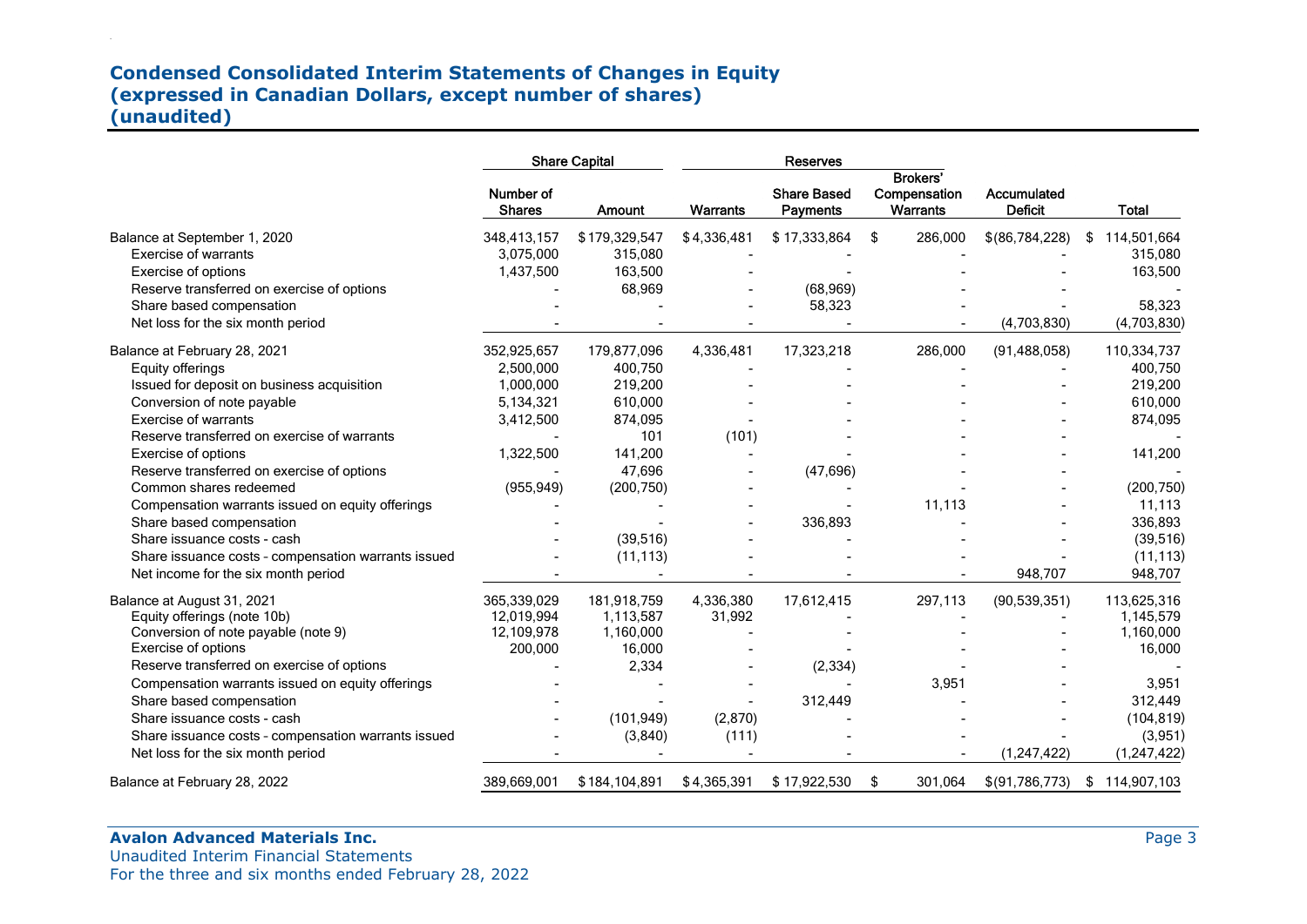# **Condensed Consolidated Interim Statements of Cash Flows (expressed in Canadian Dollars) (unaudited)**

|                                                                                                                                                                                                                                                                | <b>Three Months Ended</b> |                                        | <b>Six Months Ended</b>                      |                                   |      |                                                       |
|----------------------------------------------------------------------------------------------------------------------------------------------------------------------------------------------------------------------------------------------------------------|---------------------------|----------------------------------------|----------------------------------------------|-----------------------------------|------|-------------------------------------------------------|
|                                                                                                                                                                                                                                                                |                           | February 28,<br>2022                   | February 28,<br>2021                         | February 28,<br>2022              |      | February 28,<br>2021                                  |
| <b>Operating Activities</b>                                                                                                                                                                                                                                    |                           |                                        |                                              |                                   |      |                                                       |
| Cash paid to employees<br>Cash paid to suppliers<br>Interest received<br>Management fees received                                                                                                                                                              | \$                        | $(289, 139)$ \$<br>(195, 597)<br>1,237 | $(361,733)$ \$<br>(291, 241)<br>1,325<br>362 | (565, 911)<br>(385, 734)<br>2,302 | - \$ | (525, 038)<br>(446, 341)<br>2,341<br>3,689            |
| Cash Used by Operating Activities                                                                                                                                                                                                                              |                           | (483, 499)                             | (651, 287)                                   | (949, 343)                        |      | (965, 349)                                            |
| <b>Financing Activities</b>                                                                                                                                                                                                                                    |                           |                                        |                                              |                                   |      |                                                       |
| Net proceeds from equity offerings<br>(share issuance costs paid) (note 10b)<br>Net proceeds from issuance of note payable<br>Proceeds from exercise of stock options<br>Proceeds from exercise of warrants<br>Net rent subsidy received (lease payments paid) |                           | 1,279,180<br>16,000<br>(45, 586)       | 2,896,885<br>163,500<br>215,250<br>15,374    | 1,279,180<br>16,000<br>(62, 784)  |      | (9,508)<br>2,896,885<br>163,500<br>215,250<br>(8,076) |
| Cash Provided (Used) by Financing Activities                                                                                                                                                                                                                   |                           | 1,249,594                              | 3,291,009                                    | 1,232,396                         |      | 3,258,051                                             |
| <b>Investing Activities</b>                                                                                                                                                                                                                                    |                           |                                        |                                              |                                   |      |                                                       |
| Exploration and evaluation assets<br>Property, plant and equipment                                                                                                                                                                                             |                           | (190, 163)<br>(6, 919)                 | (94, 375)<br>(11, 559)                       | (428,001)<br>(34, 401)            |      | (198, 823)<br>(12, 629)                               |
| Cash Provided (Used) by Investing Activities                                                                                                                                                                                                                   |                           | (197, 082)                             | (105, 934)                                   | (462, 402)                        |      | (211, 452)                                            |
| <b>Change in Cash and Cash Equivalents</b>                                                                                                                                                                                                                     |                           | 569,013                                | 2,533,788                                    | (179, 349)                        |      | 2,081,250                                             |
| Cash and Cash Equivalents - beginning of period                                                                                                                                                                                                                |                           | 1,075,097                              | 843,185                                      | 1,823,459                         |      | 1,295,723                                             |
| Cash and Cash Equivalents - end of period                                                                                                                                                                                                                      | \$                        | 1,644,110                              | \$<br>3,376,973                              | \$<br>1,644,110                   | \$   | 3,376,973                                             |

Supplemental Cash Flow Information (note 14)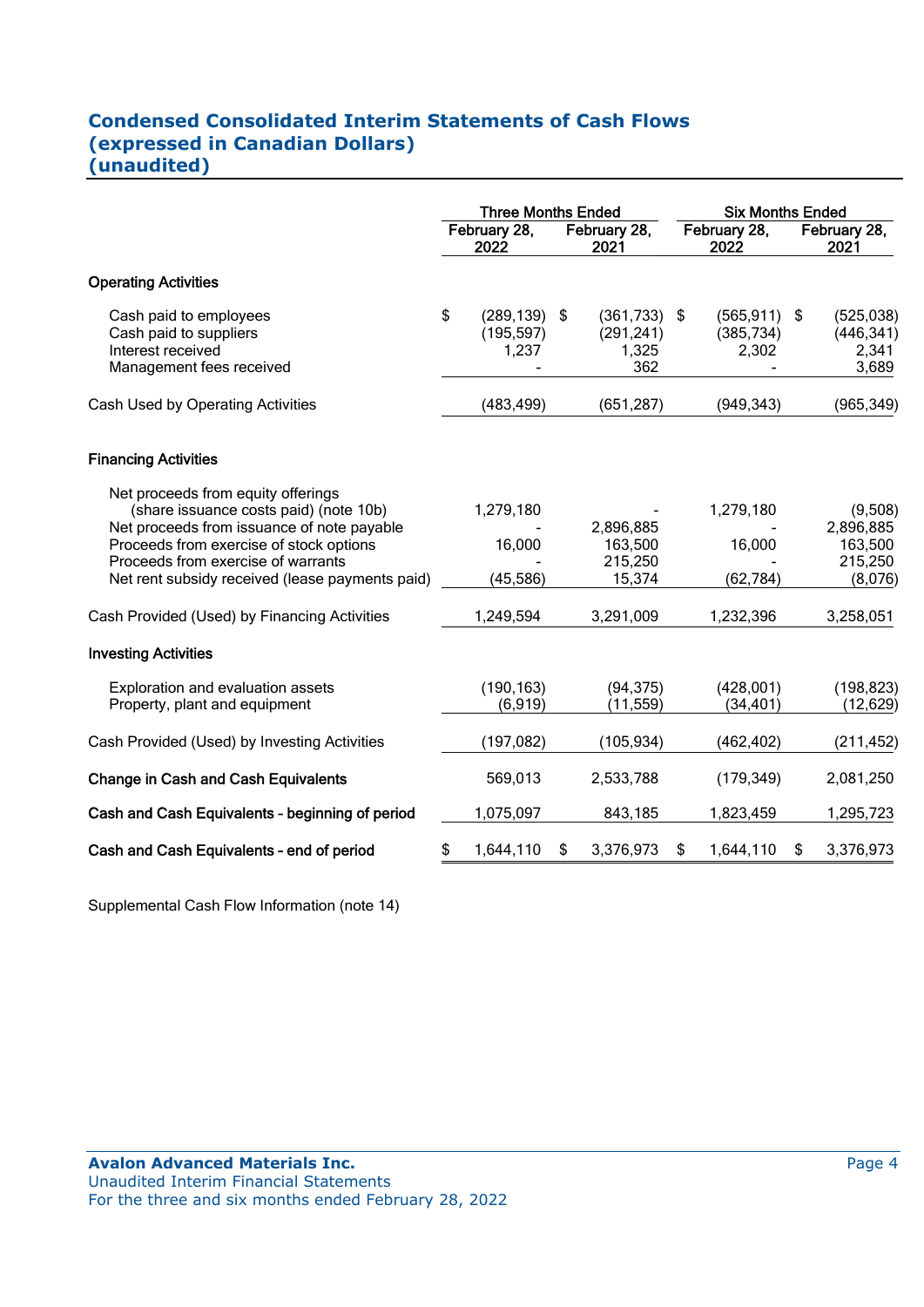# **1. Nature of Operations and Going Concern Uncertainty**

Avalon Advanced Materials Inc. ("Avalon") is a publicly listed company incorporated in Canada and continued under the *Canada Business Corporations Act.* Avalon's common shares are listed on the Toronto Stock Exchange (the "TSX") (TSX: AVL), on the OTCQB® Venture Market (OTCQB: AVLNF), and the Frankfurt Stock Exchange in Germany. The registered address, principal address and records office of Avalon is located at 130 Adelaide Street West, Suite 1901, Toronto, Ontario, Canada, M5H 3P5.

Avalon, together with its subsidiaries (collectively, the "Company") is principally engaged in the acquisition, exploration, evaluation and development of specialty metal and mineral properties, located principally in Canada. To date, the Company has not earned any significant revenues.

The realization of amounts shown for its development asset – the Nechalacho Rare Earth Elements Project (the "Nechalacho REE Project") and its exploration and evaluation assets is dependent upon the discovery of economically recoverable reserves (where not already identified), the ability of the Company to obtain the necessary financing to develop these assets, and future profitable production or proceeds of disposition from these assets.

These unaudited condensed consolidated interim financial statements have been prepared in accordance with International Financial Reporting Standards ("IFRS") as issued by the International Accounting Standards Board ("IASB") applicable to a going concern, which assumes the Company will continue to meet its obligations and discharge its liabilities in the normal course of business for the foreseeable future. Different bases of measurement may be appropriate when a company is not expected to continue operations for the foreseeable future. The Company is in the exploration and development stage and raises funds in the equity markets to conduct its business activities. The Company has incurred losses in the current and prior periods, with a net loss of \$1,247,422 for the six months ended February 28, 2022 (the "Period") and an accumulated deficit of \$91,786,773 as at February 28, 2022. The Company's cash and cash equivalents balance at February 28, 2022 was \$1,644,110, and the working capital deficit was \$479,882.

The outbreak of the novel strain of coronavirus, specifically identified as "COVID-19", has resulted in governments worldwide enacting emergency measures to combat the spread of the virus. These measures, which include the implementation of travel bans, self-imposed quarantine periods and social distancing, have caused material disruption to businesses globally resulting in an economic slowdown. Global equity markets have experienced significant volatility and weakness. Governments and central banks have reacted with significant monetary and fiscal interventions designed to stabilize economic conditions. The duration and impact of the COVID-19 outbreak is unknown at this time, as is the efficacy of the government and central bank interventions. It is not possible to reliably estimate the length and severity of these developments, and the impact on the Company's ability to raise capital, its financial results or its financial condition.

Given the continuation of weak investor sentiment and capital market conditions in the junior resource sector, there exists an uncertainty as to the Company's ability to raise additional funds on favorable terms. These conditions indicate the existence of a material uncertainty that may cast significant doubt about the Company's ability to continue as a going concern. As at February 28, 2022, the Company is required to incur additional Canadian exploration expenses ("CEE") of \$1,051,954 by December 31, 2022. The Company's expenditures on discretionary exploration and development activities have some scope for flexibility in terms of amount and timing, which can be adjusted accordingly. Management intends to finance these expenditures over the next twelve months with funds currently on hand, and through planned equity financings and other sources of non-dilutive capital.

These unaudited condensed consolidated interim financial statements do not reflect the adjustments to the carrying values of assets and liabilities and the reported expenses and statement of financial position classifications that would be necessary should the going concern assumption be inappropriate, and those adiustments could be material.

These unaudited condensed consolidated interim financial statements have been reviewed and approved by the Company's Audit Committee and the Board of Directors on April 12, 2022.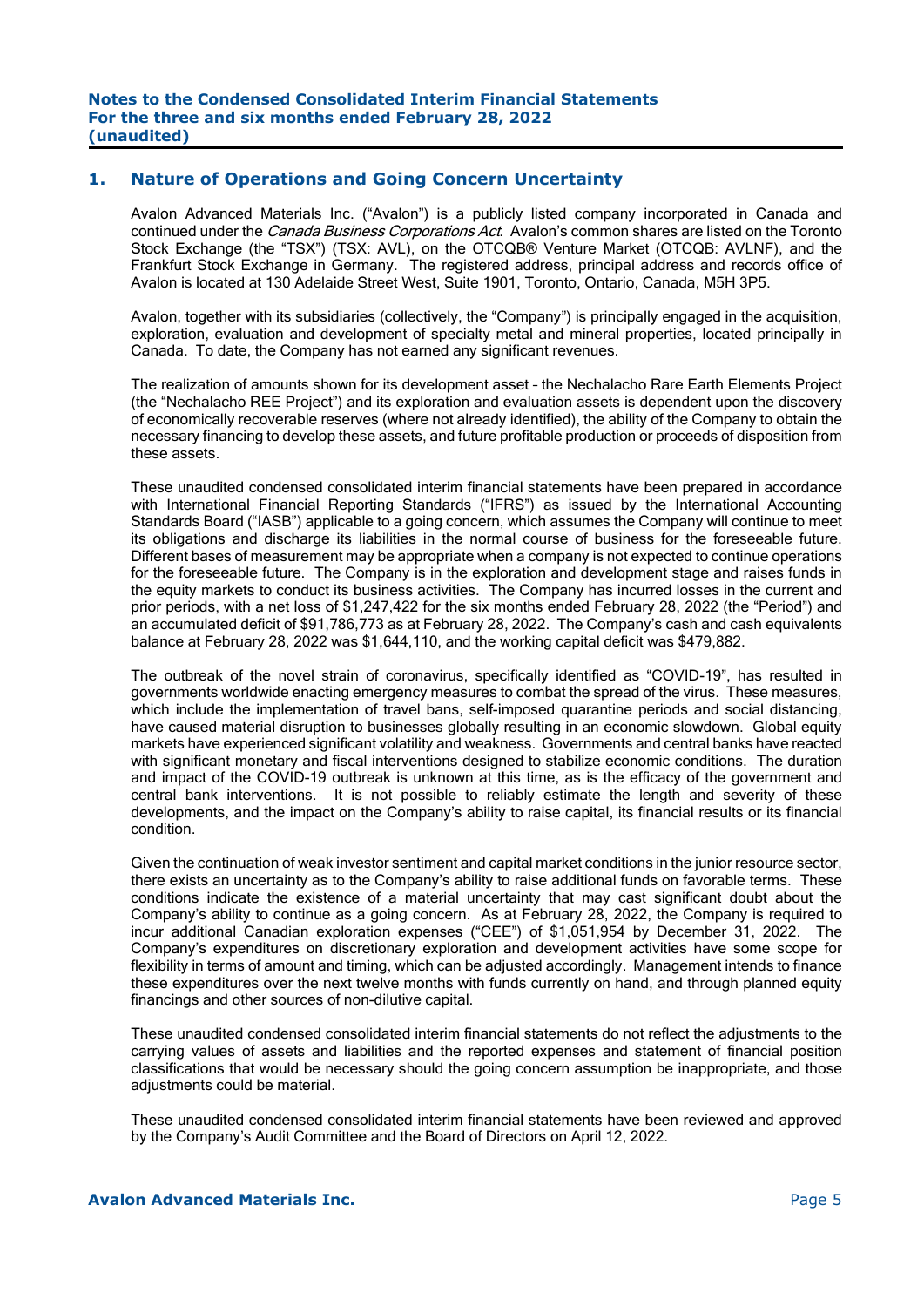### **2. Basis of Presentation**

#### a) *Statement of Compliance and Basis of Presentation*

 These unaudited condensed consolidated interim financial statements, including comparatives, have been prepared in accordance with International Accounting Standards ("IAS") 34 Interim Financial Reporting, as issued by IASB.

These unaudited condensed consolidated interim financial statements do not contain all disclosures required by IFRS and accordingly should be read in conjunction with the Company's consolidated annual financial statements for the year ended August 31, 2021.

These unaudited condensed consolidated interim financial statements have been prepared on a going concern basis using the historical cost basis, except for certain financial instruments which are measured at fair value in accordance with the policies disclosed in Note 3 of the Company's consolidated annual financial statements for the year ended August 31, 2021.

#### b) *Basis of Consolidation*

 These unaudited condensed consolidated interim financial statements include the accounts of the Company and the entities controlled by the Company. Control exists when the Company is exposed, or has rights, to variable returns from its involvement with the investee and has the ability to affect those returns through its power over the investee. The financial statements of subsidiaries are included in the consolidated financial statements from the date that control commences until the date that control ceases.

 These unaudited condensed consolidated interim financial statements include the accounts of the Company and its wholly-owned subsidiaries, 8110131 Canada Inc., Nolava Minerals Inc. ("Nolava"), and Avalon Rare Metals Ltd. ("ARML"). Nolava and ARML are incorporated in the United States of America ("USA").

 ARML has not carried on any significant operations since its inception. During the year ended August 31, 2012, 8110131 Canada Inc. acquired certain net smelter returns ("NSR") royalty interests in the Company's properties which were held by third parties. Nolava had held certain mining claims in Utah, USA and had conducted exploration work on those mining claims during fiscal year 2011 to fiscal year 2014. All intercompany transactions and balances have been eliminated on consolidation of the accounts.

 The Company also has a 50% interest in NWT Rare Earths Ltd., with an unrelated third party owning the other 50%, which was created during the year ended August 31, 2020 to hold the exploration permits and related authorizations pertaining to the Nechalacho REE Project, in order to assist each party's development of their respective projects. NWT Rare Earths Ltd. has not carried on any significant operations since its inception and no equity earnings/losses have been allocated to the Company.

# **3. Summary of Significant Accounting Policies**

These unaudited condensed consolidated interim financial statements have been prepared using the same accounting policies, significant accounting judgments and estimates, and methods of computation as the annual consolidated financial statements of the Company as at and for the year ended August 31, 2021.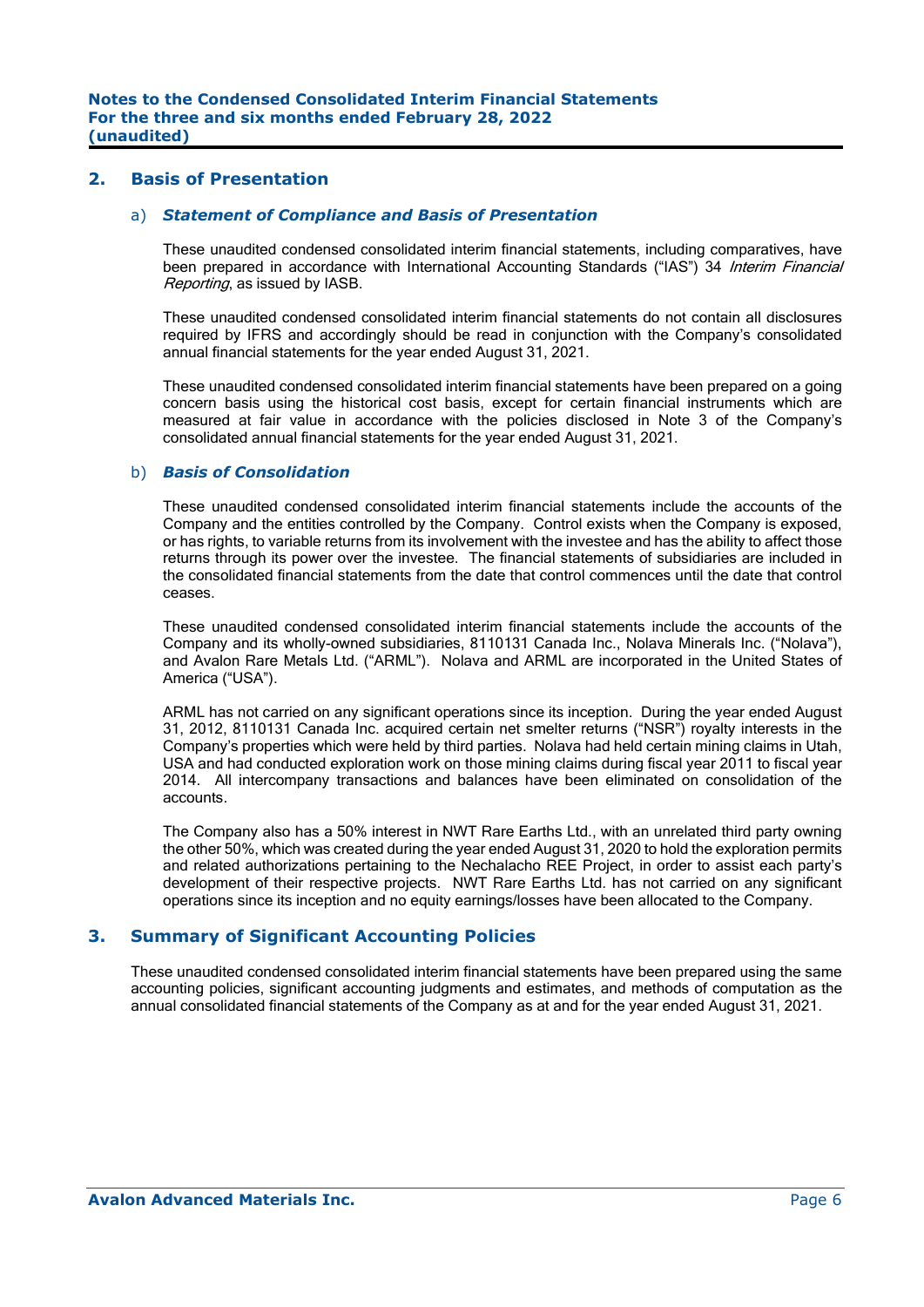# **3. Summary of Significant Accounting Policies (continued)**

The following pronouncements are issued but not yet effective:

#### Amendments to IAS 16 - Property, Plant and Equipment - Proceeds before Intended Use

In May 2020, the IASB issued amendments to IAS 16, Property, Plant and Equipment ('IAS 16'). The amendments prohibit a company from deducting from the cost of property, plant and equipment amounts received from selling items produced while the company is preparing the asset for its intended use. A company will be required to recognize these sales proceeds and related costs in earnings. These amendments become effective for annual reporting periods beginning on or after January 1, 2022 (which will become effective on September 1, 2022 for the Company), and will apply retrospectively to items of property, plant and equipment that are available for use after the beginning of the earliest period presented in the financial statements in which the entity first applies the amendments. The Company does not expect a significant impact on its consolidated financial statements.

#### Amendments to IAS 1 - Presentation of Financial Statements - Classification of Liabilities as Current or Noncurrent

In January 2020, the IASB issued amendments to IAS 1, Presentation of Financial Statements to clarify the requirements for classifying liabilities as current or non-current.

The amendments specify that the conditions which exist at the end of the reporting period are those which will be used to determine if a right to defer settlement of a liability exists and clarify the situations that are considered settlement of a liability, which include settlement by transferring a company's own equity instruments to the counterparty. The amendments further clarify how an entity classifies a liability that includes a counterparty conversion option, and that when classifying liabilities as current or non-current – an entity can ignore only those conversion options that are recognized as equity.

The amendments will become effective for annual reporting periods beginning on or after January 1, 2023 (which will become effective on September 1, 2023 for the Company), and will apply retrospectively. The application of these amendments will impact the current/non-current classification of the Company's convertible note payable and certain derivative liabilities.

# **4. Exploration and Evaluation Assets**

|                  |                                                                     |         |                                                                 | February 28, |
|------------------|---------------------------------------------------------------------|---------|-----------------------------------------------------------------|--------------|
| 2021             |                                                                     |         |                                                                 | 2022         |
|                  |                                                                     |         |                                                                 | 13, 153, 684 |
|                  |                                                                     |         |                                                                 | 477,385      |
| 18,050           |                                                                     |         |                                                                 | 18,050       |
| \$<br>13,288,036 | \$                                                                  | 361,083 | \$                                                              | 13,649,119   |
|                  |                                                                     |         |                                                                 | August 31,   |
| 2020             |                                                                     |         |                                                                 | 2021         |
|                  | \$                                                                  | 801,297 | \$                                                              | 12,826,626   |
| 42,870           |                                                                     | 400.490 |                                                                 | 443,360      |
|                  |                                                                     |         |                                                                 |              |
| 15,000           |                                                                     | 3,050   |                                                                 | 18,050       |
| \$<br>\$         | September 1,<br>12,826,626<br>443.360<br>September 1,<br>12,025,329 | \$      | <b>Expenditures</b><br>327.058<br>34.025<br><b>Expenditures</b> | \$           |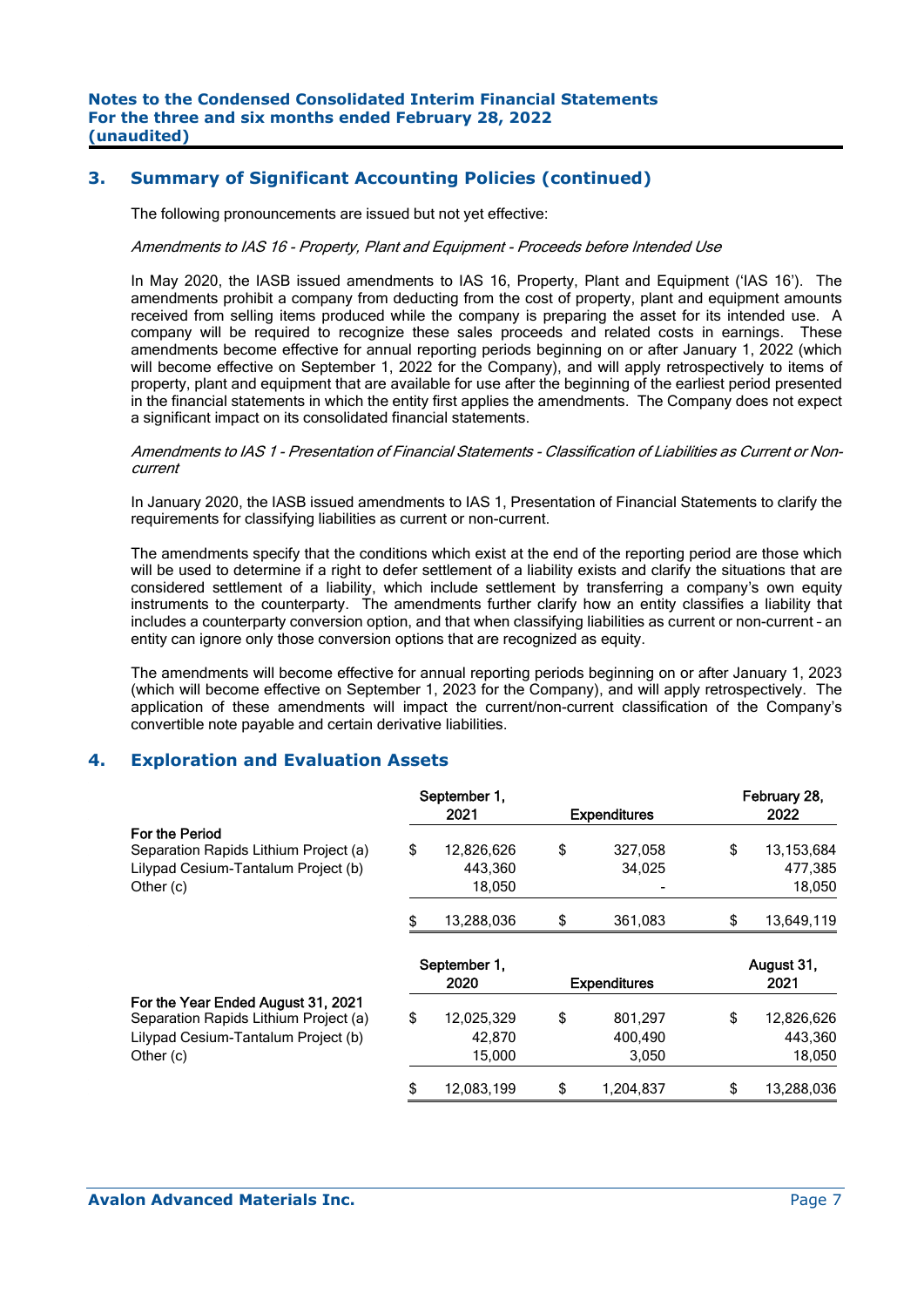# **4. Exploration and Evaluation Assets (continued)**

a) Separation Rapids Lithium Project, Ontario

The Company owns a 100% interest in certain mineral claims and a mining lease in the Kenora area of Ontario.

b) Lilypad Cesium-Tantalum Project, Ontario

The Company owns a 100% interest in certain mineral claims in the Lilypad Cesium-Tantalum property, located 150 km northeast of the Pickle Lake area of Ontario.

c) Other Resource Properties

The Company holds an exploration licence to search and prospect for all minerals except for coal, salt, potash and uranium within four claims in the East Kemptville area of Yarmouth, Nova Scotia. The Company also has a 100% interest in a mining lease in the Warren Township Anorthosite Project, located near Foleyet, Ontario, a 100% interest in a 2.0% NSR interest in certain claims of the East Cedartree Gold Property located near Kenora, Ontario, and a 2.4% NSR interest in the Wolf Mountain Platinum-Palladium Project located near Thunder Bay, Ontario.

During the year ended August 31, 2021, the Company entered into a binding letter of intent (the "LOI") to purchase ownership of 2333382 Ontario Inc. ("2333382"), a private Ontario corporation which owns four industrial minerals properties and a demonstration-scale processing plant located at Matheson, Ontario. Among the industrial minerals property assets owned by 2333382 is an asset transfer agreement giving 2333382 the right to acquire full title to the Cargill Carbonatite Complex near Kapuskasing, Ontario. The total purchase price to be paid by the Company will be \$16 million, payable in a combination of cash and common shares of Avalon over a period of two years. The initial payment of \$200,000 in cash and the issuance of 1,000,000 common shares (with a total fair value of \$219,200 based on the five day VWAP of the Company's common shares prior to the date the shares were issued) were made during the year ended August 31, 2021. The LOI calls for the balance of the purchase price to be made in four instalments on the following schedule (assuming the Letter of Credit ("LoC") needed to acquire title to the mining leases for the Cargill Carbonatite Complex is successfully secured):

- i) on or before August 15, 2021, \$900,000 in cash, of which 50% can be paid in common shares at the Company's discretion;
- ii) on or before February 15, 2022, \$3 million in cash;
- iii) on or before August 15, 2022, \$3 million in cash; and
- iv) on or before February 15, 2023, \$8,700,000 in cash.

The Company will also assume responsibility for managing all of 2333382's ongoing operations upon posting of a Letter of Credit in the amount of \$23.7 million with the Ontario government to meet current closure plan financial assurance requirements at the Cargill site. Discussions are in progress with a number of lenders and surety providers toward securing the required LoC. As of April 12, 2022, the required LoC has not yet been secured and the Company has delayed the further purchase payments above until 2333382 has secured the LoC and completed the asset transfer with the current owner of the mining leases. Finalization of the acquisition payment schedule is presently being re-negotiated.

During the year ended August 31, 2021, the Company staked certain mineral claims in close proximity to the Cargill Carbonatite Complex.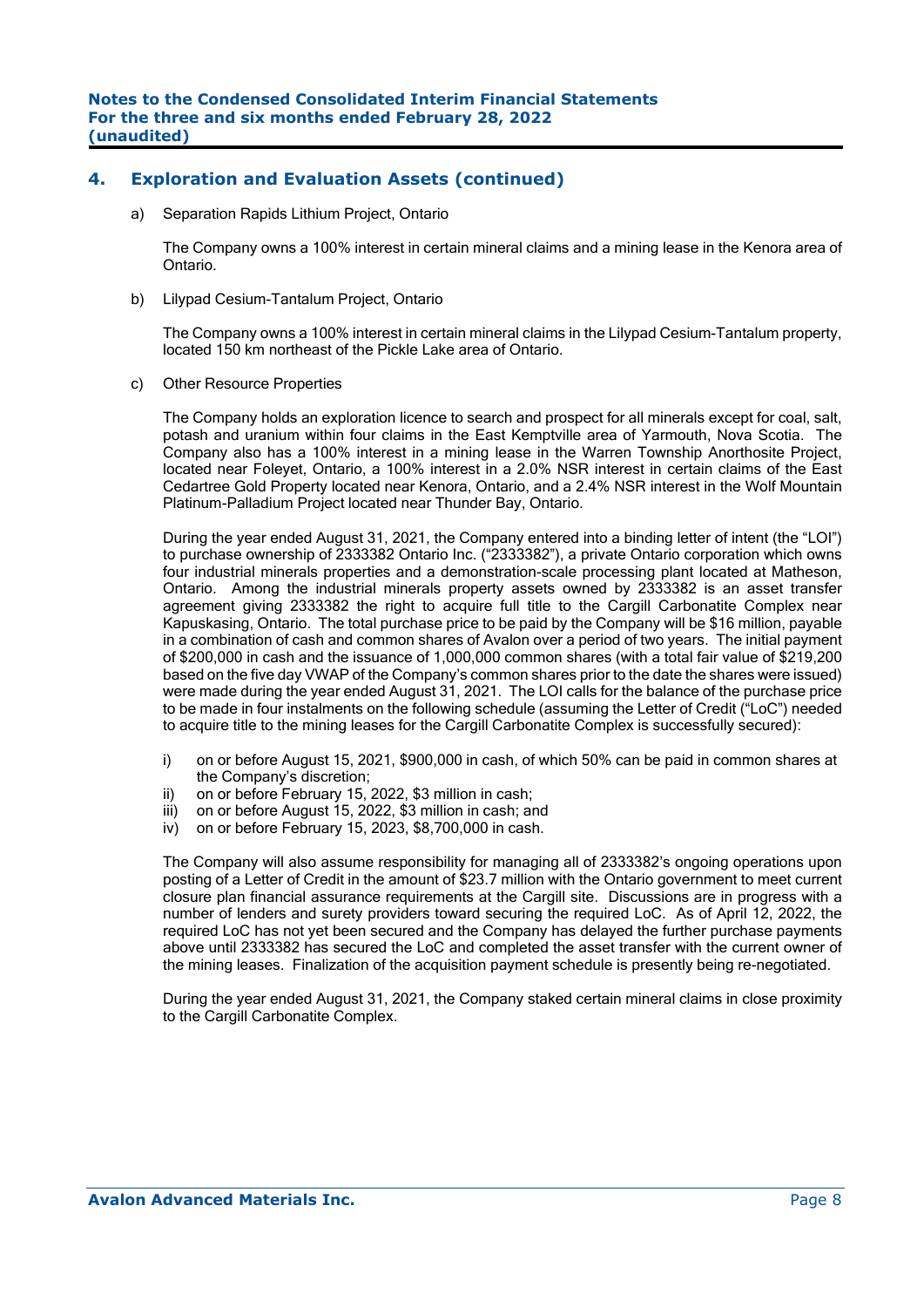# **5. Property, Plant and Equipment**

|                                                            |    | Nechalacho<br><b>REE Project</b><br>(a) | Airstrip      | Office,<br>Computer<br>and Office<br>Equipment (b) |     | Land and<br><b>Building</b> | <b>Exploration</b><br>Equipment | Leasehold<br>Improvements |     | <b>Total</b>         |
|------------------------------------------------------------|----|-----------------------------------------|---------------|----------------------------------------------------|-----|-----------------------------|---------------------------------|---------------------------|-----|----------------------|
| Cost<br>As at September 1, 2020                            | S. | 101,504,639                             | \$<br>646,860 | \$<br>1,235,239                                    | \$  | 90,905                      | \$<br>696,832                   | \$<br>106,754             |     | \$104,281,229        |
| <b>Additions</b>                                           |    | 41,684                                  |               |                                                    |     |                             | 5,994                           |                           |     | 47,678               |
| As at August 31, 2021                                      |    | 101,546,323                             | 646,860       | 1,235,239                                          |     | 90,905                      | 702,826                         | 106,754                   |     | 104,328,907          |
| <b>Additions</b><br><b>Disposals</b>                       |    | 16,521                                  |               |                                                    |     |                             | 21,091<br>(35, 828)             |                           |     | 37,612<br>(35, 828)  |
| As at February 28, 2022                                    | S. | 101,562,844                             | \$<br>646,860 | \$<br>1,235,239                                    | \$  | 90,905                      | \$<br>688,089                   | \$<br>106,754             |     | \$104,330,691        |
| <b>Accumulated Depreciation</b><br>As at September 1, 2020 | \$ | $\overline{\phantom{0}}$                | \$<br>305,044 | \$<br>354,358                                      | -\$ | 18,749                      | \$<br>669,915                   | \$<br>96,278              | -\$ | 1,444,344            |
| Depreciation expense                                       |    |                                         | 17,456        | 205,522                                            |     | 4,191                       | 8,525                           | 2,417                     |     | 238,111              |
| As at August 31, 2021                                      |    |                                         | 322,500       | 559,880                                            |     | 22,940                      | 678,440                         | 98,695                    |     | 1,682,455            |
| Depreciation expense<br><b>Disposals</b>                   |    |                                         | 8,030         | 101,321                                            |     | 2,095                       | 6,417<br>(35, 828)              | 1,209                     |     | 119,072<br>(35, 828) |
| As at February 28, 2022                                    | \$ |                                         | \$<br>330,530 | \$<br>661,201                                      | \$  | 25,035                      | \$<br>649,029                   | \$<br>99,904              | \$. | 1,765,699            |
| <b>Net Book Value</b><br>As at August 31, 2021             | \$ | 101,546,323                             | \$<br>324,360 | \$<br>675,359                                      | \$  | 67,965                      | \$<br>24,386                    | \$<br>8,059               |     | \$102,646,452        |
| As at February 28, 2022                                    |    | 101,562,844                             | \$<br>316,330 | \$<br>574,038                                      | \$  | 65,870                      | \$<br>39,060                    | \$<br>6,850               |     | \$102,564,992        |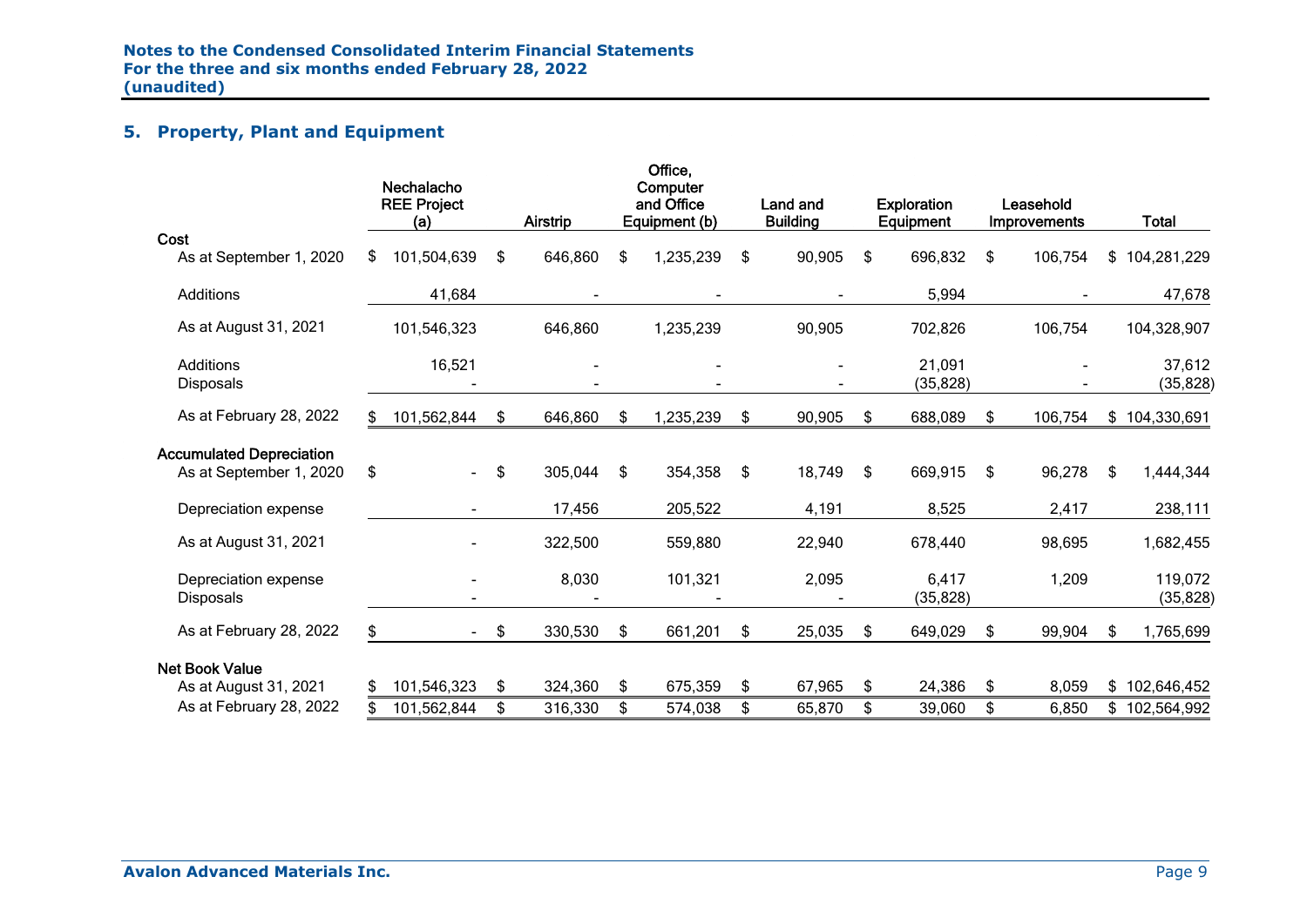# **5. Property, Plant and Equipment (continued)**

a) Nechalacho REE Project, Northwest Territories

The Company owns a 100% interest of the resources below a depth of 150 metres above sea level (the "Basal Zone Resources") in eight mining leases located at Thor Lake in the Mackenzie Mining District of the Northwest Territories.

These eight contiguous mining leases total 5,786 hectares (14,297 acres), after three mining claims totalling 332 hectares on the southwest side of the original five leases were converted to mining leases. The original five leases are subject to one independently owned 2.5% Net Smelter Returns ("NSR") royalty agreement. Avalon has the contractual right to buy out this royalty on the basis of a fixed formula, which is currently approximately \$1.6 million, and which will increase at a rate equal to the Canadian prime rate until the royalty is bought out.

During the year ended August 31, 2020, the Company disposed of the resources above a depth of 150 metres above sea level ("Upper Zone Resources") to a third party for a total cash consideration of \$5.0 million and recognized a net gain on sale of \$2,373,261. The Company continues to have access to the property for development and mining of its Basal Zone Resources.

The Company retained a 3.0% NSR royalty (the "3.0% NSR Royalty") but agreed to waive this royalty for the first five years of commercial production and granted the third party the option to pay the Company \$2.0 million within eight years of the transaction closing to extend the waiver of this royalty in perpetuity. The third party also has the option to purchase the Company's option in the 2.5% NSR Royalty, provided that, upon exercising the option, it extinguishes this royalty. Avalon and the third party have formed a jointly-owned corporation to hold the exploration permits and related authorizations related to their projects and have also entered into a co-ownership agreement governing each party's activities and management at site.

 During the Period, the Company generated net management fees of \$Nil (2021 - \$3,076) for services provided to the third party to manage its exploration activities on the property.

 At February 28, 2022, the amount of the net assets of the Company is more than its market capitalization, IAS 36 - Impairment of Assets considers that an indicator of impairment is present based on external sources of information. The Company completed an impairment test on the Nechalacho Project as at February 28, 2022 and determined that the Project was not impaired. The main assumptions used to determine the recoverable amount related to Nechalacho were long-term commodity prices, changes in cost estimates, discount rates, foreign exchange rates and years to commencement of production.

b) Depreciation of \$54,543 (2021 - \$41,233) (net of \$43,502 (2021 - \$56,822) in rent forgiveness and subsidy under various Canadian federal COVID-19 support programs) was recognized relating to the right of use ("ROU") asset during the Period, and the carrying balance of the ROU asset was \$555,586 as at February 28, 2022 (August 31, 2021 - \$653,631).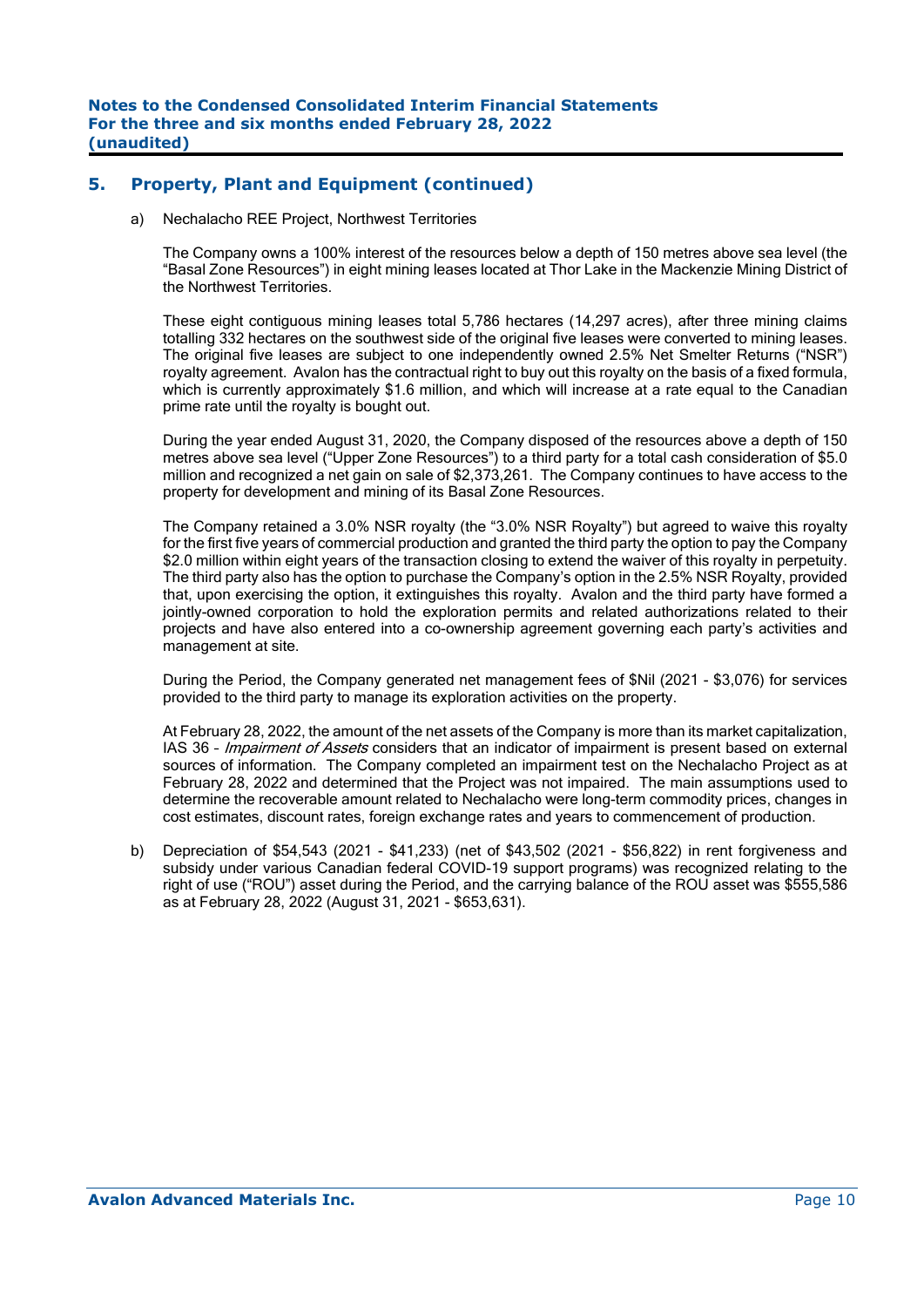# **5. Property, Plant and Equipment (continued)**

c) Depreciation expense for the three and six months ended February 28, 2022 and 2021 consist of the following:

|                                     | <b>Three Months Ended</b> |                      |   |                      |    | <b>Six Months Ended</b> |                      |           |  |
|-------------------------------------|---------------------------|----------------------|---|----------------------|----|-------------------------|----------------------|-----------|--|
|                                     |                           | February 28,<br>2022 |   | February 28,<br>2021 |    | February 28,<br>2022    | February 28,<br>2021 |           |  |
| Depreciation expense recognized     | S                         | 59.729               | S | 59.415               | \$ | 119.072                 | S                    | 118,831)  |  |
| Depreciation expense capitalized to |                           |                      |   |                      |    |                         |                      |           |  |
| exploration and evaluation assets   |                           | (2, 381)             |   | (548)                |    | (4,235)                 |                      | (1,096)   |  |
| Rent forgiveness and rent subsidy   |                           | (33, 448)            |   | (32, 496)            |    | (43, 502)               |                      | (56, 822) |  |
|                                     | \$                        | 23.900               | S | 26.371               | \$ | 71.335                  |                      | 60,913    |  |

# **6. Deferred Flow-Through Share Premium**

A summary of the changes in the deferred flow-through share premium amount is set out below:

| Balance - September 1, 2020                            | \$<br>136.800 |
|--------------------------------------------------------|---------------|
| Increase relating to flow-through common shares issued | 99,250        |
| Decrease relating to CEE incurred                      | (199, 781)    |
| Balance - August 31, 2021                              | 36,269        |
| Increase relating to flow-through common shares issued | 238,420       |
| Decrease relating to CEE incurred                      | (45, 012)     |
| Balance - February 28, 2022                            | \$<br>229,677 |

# **7. Lease Obligation**

As at February 28, 2022, the Company had the following future commitment relating to the lease contract for its office premises:

| 2022<br>2023<br>2024<br>2025                                                         | \$<br>111,619<br>229,181<br>233,563<br>63,280 |
|--------------------------------------------------------------------------------------|-----------------------------------------------|
| Total future lease payments as at February 28, 2022<br>Amounts representing interest | 637.643<br>43,770                             |
| Present value of future lease payments - February 28, 2022                           | \$<br>593.873                                 |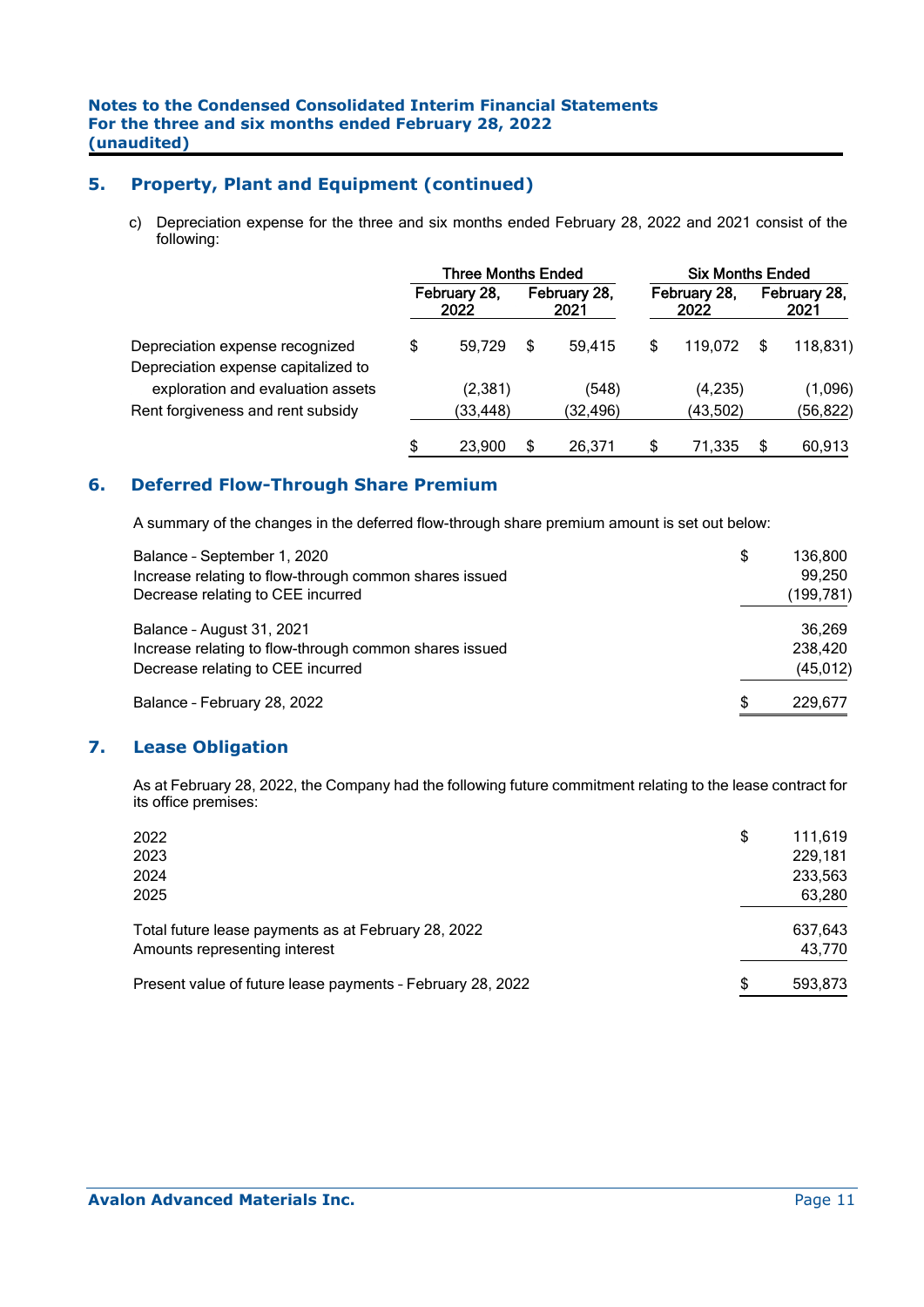## **7. Lease Obligation (continued)**

A summary of the changes in the lease obligation amount is set out below:

| Balance - September 1, 2020<br>Interest expense<br>Payments | \$<br>867,467<br>39,360<br>(218, 253) |
|-------------------------------------------------------------|---------------------------------------|
| Balance - August 31, 2021                                   | 688,574                               |
| Interest expense                                            | 16,236                                |
| Payments                                                    | (110, 937)                            |
| Balance - February 28, 2022                                 | 593,873                               |
| Current portion of lease obligation                         | 199,531                               |
| Non-current portion of lease obligation                     | \$<br>394,342                         |

The Company had net cash outflows of \$62,784 (total lease payments of \$110,397 less \$48,153 in rent subsidy received) (2021 – \$8,076 (total lease payments of \$107,658 less \$99,582 in rent forgiveness and rent subsidy received)) for its lease contract in the Period.

### **8. Convertible Note Payable**

On January 29, 2021, the Company issued a convertible note payable in the amount of \$3,000,000 to an entity managed by the Lind Partners (the "Note"). The Note has a term of two years with a maturity date of January 29, 2023 and accrued an interest amount of \$600,000 on the date of issuance, resulting in the Note to bear a face value of \$3,600,000 at issuance.

The holder of the Note is entitled to convert any outstanding amount of the face value of the Note into common shares commencing on May 30, 2021 at a conversion price equal to 85% of the five day VWAP of the common shares prior to the date of conversion. The Company has the right to repurchase the Note at the outstanding face value at any time (the "Buyback Option"), subject to the holder's option to convert up to one third of the original value into common shares prior to the Company's repurchase.

As the Company has the Buyback Option to repurchase the Note at the outstanding face value, the total fair value of the Note is therefore equal the face value, and is \$3,600,000 at issuance.

A summary of the changes in the convertible note payable amount is set out below:

| Balance - August 31, 2020                       | \$              |
|-------------------------------------------------|-----------------|
| <b>Issued</b>                                   | 3,000,000       |
| Interest                                        | 600,000         |
| Converted to common shares                      | (610,000)       |
| Balance - August 31, 2021                       | 2,990,000       |
| Converted to common shares                      | (1, 160, 000)   |
| Balance - February 28, 2022                     | \$<br>1,830,000 |
| Current portion of convertible note payable     | 1,830,000       |
| Non-current portion of convertible note payable |                 |

The number of common shares to be issued would be 18,391,959 if the entire Note had been converted into common shares based on the five day VWAP of the Company's common shares on the TSX of \$0.1171 on February 28, 2022.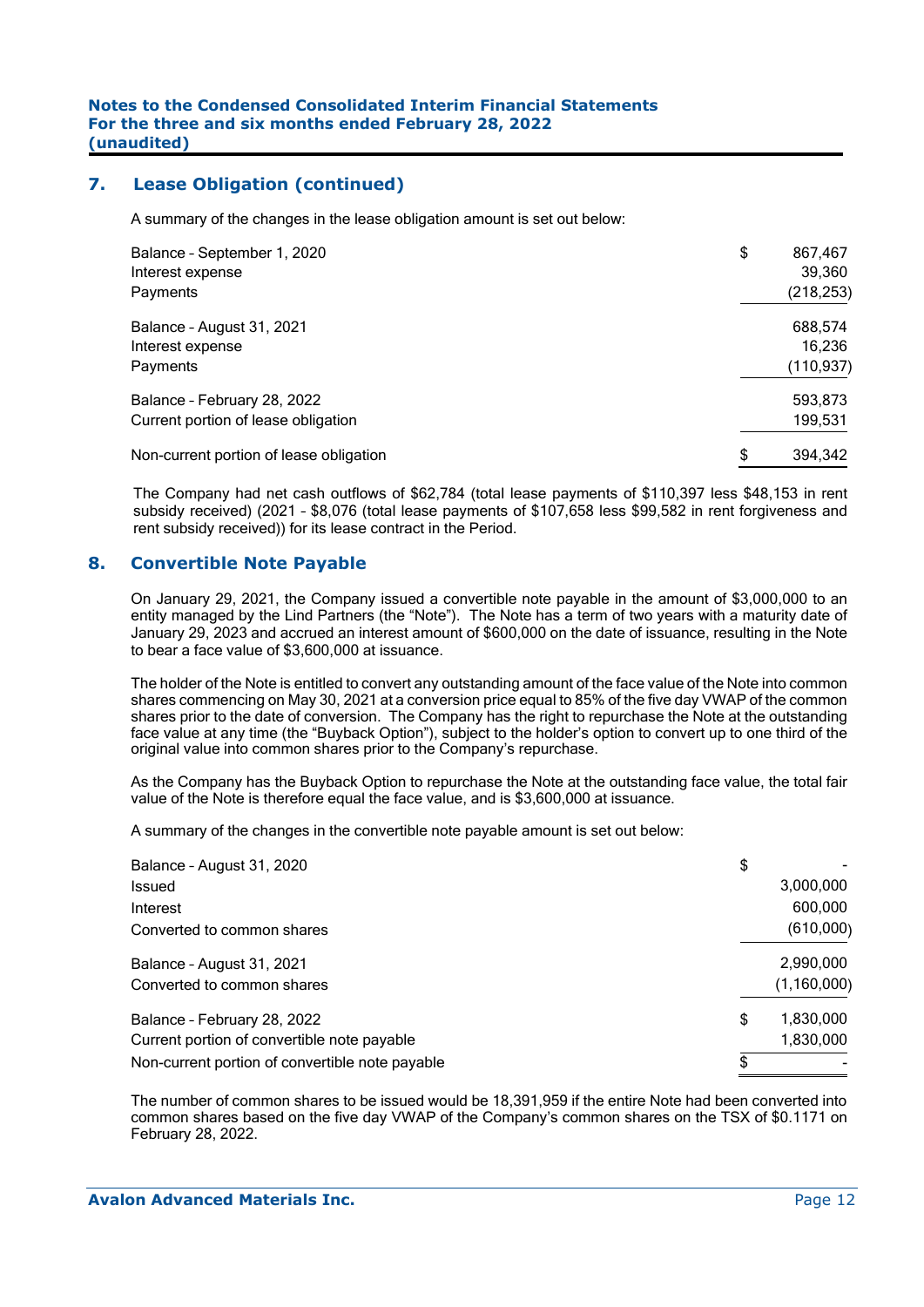### **9. Derivative Liabilities**

The derivative liabilities consist of the warrants denominated in foreign currency, and certain warrants with exercise prices that are subject to adjustment from time to time in the event of certain common share rights offering (collectively referred to as "liability classified warrants").

The following table summarizes information concerning the derivative liabilities as at the beginning and end of the respective reporting periods:

|                                                                                                                                             | <b>Number</b><br>of Warrants           | Amount |                                            |  |  |
|---------------------------------------------------------------------------------------------------------------------------------------------|----------------------------------------|--------|--------------------------------------------|--|--|
| Warrants denominated in foreign currency<br>Balance - September 1, 2020<br>Expired                                                          | 6,466,513<br>(6,466,513)               | \$     |                                            |  |  |
| Balance - August 31, 2021 and February 28, 2022                                                                                             |                                        |        |                                            |  |  |
| Other warrants subject to potential price adjustment<br>Balance - September 1, 2020<br><b>Issued</b><br>Exercised<br>Increase in fair value | 21,475,000<br>9,800,000<br>(6,450,000) |        | 59,826<br>556.997<br>(630, 050)<br>233,981 |  |  |
| Balance - August 31, 2021<br>Decrease in fair value                                                                                         | 24,825,000                             |        | 220.754<br>(66, 570)                       |  |  |
| Balance - February 28, 2022                                                                                                                 | 24,825,000                             |        | 154,184                                    |  |  |
| <b>Total derivative liabilities</b>                                                                                                         |                                        |        | 154,184                                    |  |  |

The Company has the following liability classified warrants outstanding as at February 28, 2022:

- i) 6,900,000 A1 Warrants with an exercise price of \$0.23 per share and are exercisable until March 10, 2022;
- ii) 6,250,000 B1 Warrants with an exercise price of \$0.15 per share and are exercisable until January 15, 2023;
- iii) 1,875,000 C1 Warrants with an exercise price of \$0.125 per share and are exercisable until June 29, 2023; and
- iv) 9,800,000 warrants with an exercise price of \$0.18 per share and are exercisable until January 29, 2025.

The fair values of the liability classified warrants were estimated at February 28, 2022 using the Black-Scholes pricing model, with the following weighted average assumptions: expected dividend yield of Nil; risk free interest rate of 1.5%; expected life of 1.5 years; and expected volatility of 35%.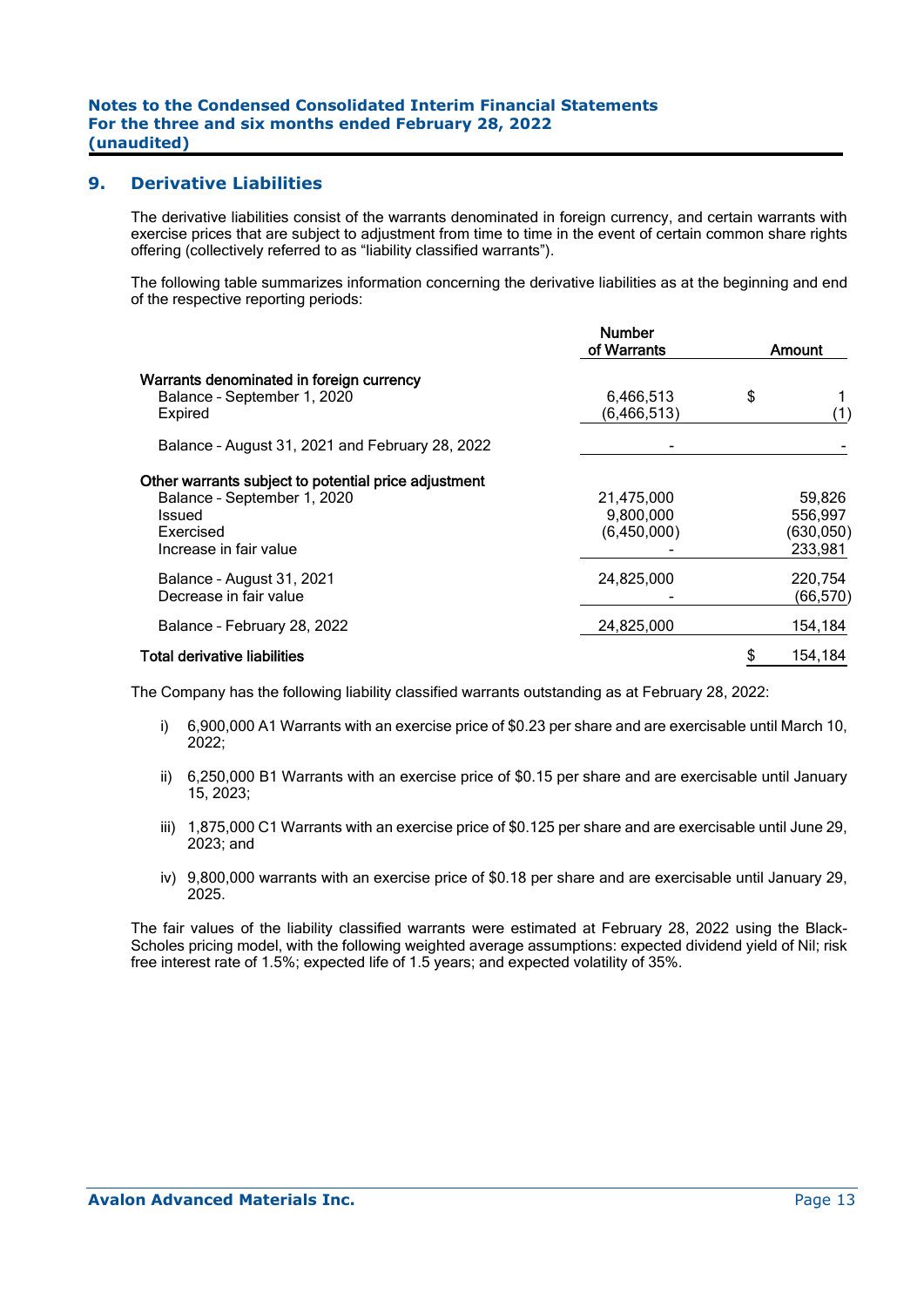### **10. Share Capital**

#### *a) Authorized*

 The Company is presently authorized to issue an unlimited number of common shares without par value. The Company is also authorized to issue up to 25,000,000 preferred shares without par value, of which 950 have been issued and none are outstanding as at February 28, 2022.

#### *b) Common Shares*

On December 21, 2021, the Company completed a private placement and issued 9,099,994 flowthrough units at a price of \$0.12 per unit ("FT Unit") and 2,920,000 non-flow-through units at a price of \$0.10 per unit ("NFT Unit") for gross proceeds of \$1,383,999.

Mr. Donald Bubar, President and CEO of the Company, subscribed for 250,000 FT Units and Mr. Alan Ferry, Chair of the Board of Directors of the Company, subscribed for 300,000 FT Units.

Each FT Unit consists of one flow-through common share and one half non-transferable common share purchase warrant ("FT Warrant"), with each whole FT Warrant being exercisable to acquire one nonflow-through common share of the Company at a price of \$0.18 until December 21, 2023.

Each NFT Unit consists of one non-flow-through common share and one half non-transferable common share purchase warrant ("NFT Warrant"), with each whole NFT Warrant being exercisable to acquire one non-flow-through common share of the Company at a price of \$0.15 until December 21, 2023.

In conjunction with this private placement, the Company paid finder's fees of \$90,580, incurred other cash issuance costs of \$14,239 and issued 788,900 non-transferrable compensation warrants, with each compensation warrant being exercisable to acquire one common share of the Company at a price of \$0.18 until December 21, 2023. The total fair values of these compensation warrants were estimated at \$3,951 using the Black-Scholes pricing model.

The fair value of the warrant component of the FT Unit was estimated at \$0.0025 and the fair value of the flow-through feature of the FT Unit was estimated at \$0.0300. Using the relative fair value method, the FT Unit price of \$0.12 was allocated between the share component, the warrant component and the flow-through feature as follows: \$0.0916, \$0.0022, and \$0.0262, respectively.

The fair value of the FT Warrant was estimated using the Black-Scholes pricing model. The Flowthrough Share Premium was estimated by multiplying the CEE amount to be renounced per FT Unit of \$0.1199 by the Company's current tax rate of 25%. The amount of the Flow-through Share Premium totaled \$238,420 and was recorded as a deferred flow-through share premium liability on the consolidated statement of financial position on December 21, 2021.

Of the NFT Unit price of \$0.10, \$0.0959 was allocated to the common share component of the NFT Unit and the balance of \$0.0041 was allocated to the warrant component of the NFT Unit. These values were allocated on a pro rata basis based on the closing trading price of the Company's common shares on the TSX on the closing date of the private placement, which was \$0.105, and the estimated fair value of a whole NFT warrant of \$0.0089. The fair value of the warrant was estimated using the Black-Scholes pricing model.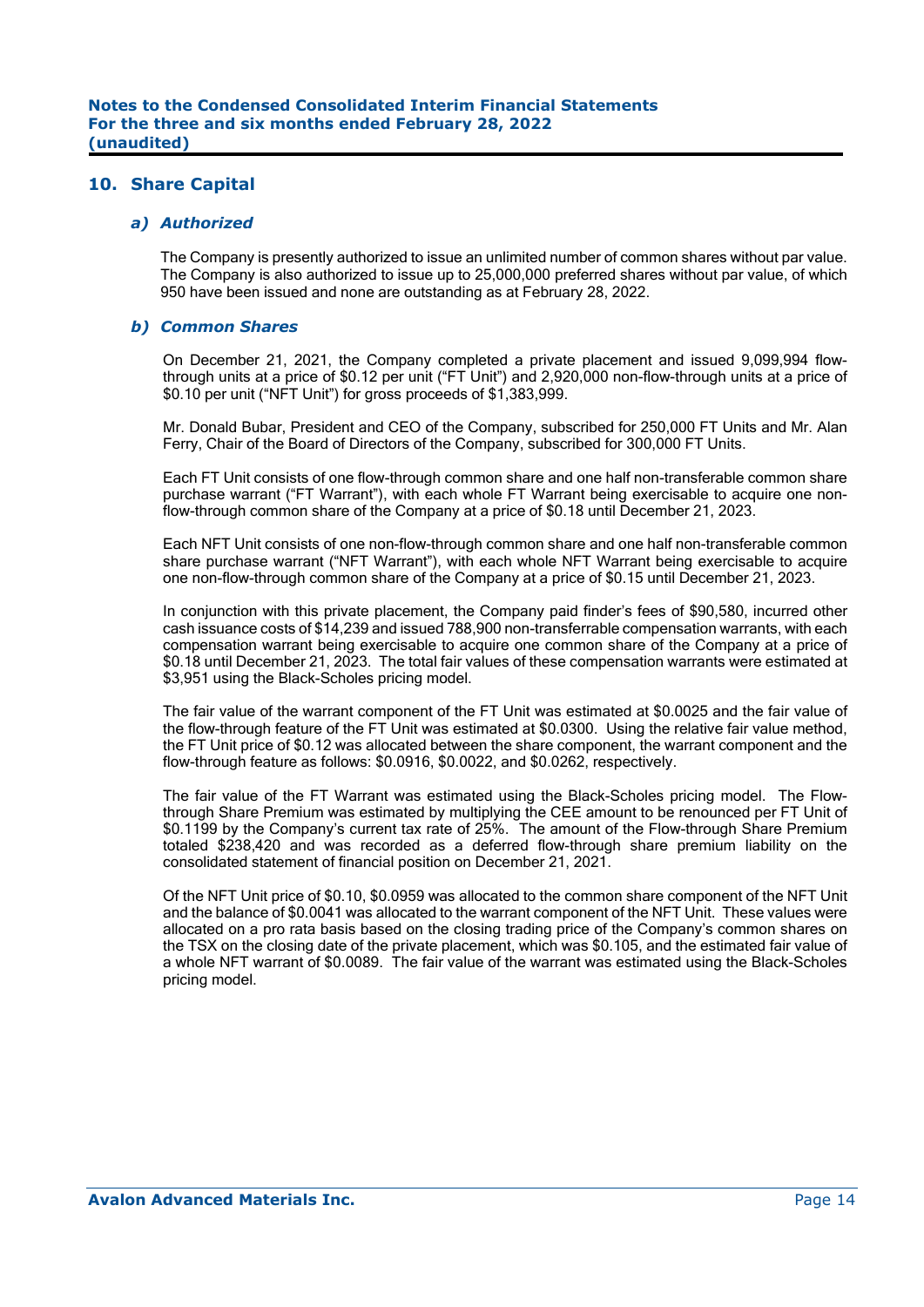#### *c) Warrants*

The following table reconciles the equity classified warrants outstanding to purchase common shares of the Company at the beginning and end of the respective periods:

|                                                     | <b>Number</b><br>of Warrants              | Weighted<br>Average<br><b>Exercise Price</b> |  |  |  |  |  |
|-----------------------------------------------------|-------------------------------------------|----------------------------------------------|--|--|--|--|--|
| Balance - September 1, 2020<br>Exercised<br>Expired | $5,197,500^{(1)}$<br>(37,500)<br>(10,000) | 0.120<br>S<br>0.120<br>0.230                 |  |  |  |  |  |
| Balance - August 31, 2021<br>Issued                 | $5,150,000^{(1)}$<br>6,010,000            | 0.120<br>0.173                               |  |  |  |  |  |
| Balance - February 28, 2022                         | $11,160,000^{(1)}$                        | 0.148                                        |  |  |  |  |  |

 $<sup>(1)</sup>$  Does not include the additional liability classified warrants as described in note 9.</sup>

The outstanding equity classified warrants have a weighted average remaining contract life of 1.2 years as at February 28, 2022.

During the Period, the expiry dates for the remaining outstanding warrants (each with an exercise price of \$0.12 per share) issued in the November 2018 Private Placement were extended. The expiry date has been extended from November 1, 2021 to November 1, 2022 for 1,900,000 warrants, and the expiry date for the remaining 250,000 warrants has been extended from November 23, 2021 to November 23, 2022. All other terms and conditions of these warrants remain unchanged.

The warrants reserve, included as a component of the consolidated statement of changes in equity, relates to equity settled instruments issued by the Company to various stakeholders.

As described in note 9, the Company also has 24,825,000 liability classified warrants outstanding as at February 28, 2022.

The Company is also required to issue 20,000 warrants to the Northwest Territory Métis Nation in two equal installments of 10,000 warrants upon the Nechalacho REE Project meeting certain milestones.

#### *d) Share Based Payments*

The Company has three share incentive plans: the Stock Option Plan, Deferred Share Unit Plan (the "DSU Plan") and the Restricted Share Unit Plan (the "RSU Plan").

The Stock Option Plan provides for the issue of up to 10% of the number of issued and outstanding common shares of the Company to eligible employees, directors and service providers of the Company.

The Stock Option Plan authorizes the granting of options to purchase common shares of the Company at a price equal to or greater than the closing price of the shares on either the trading day prior to the grant or the day of the grant. The options generally vest over a period of one to four years, and generally have a term of two to five years (but can have a maximum term of up to 10 years). The stock options are accounted for as equity-settled awards.

DSUs are awarded to the Company's directors. Under the DSU plan, directors are permitted to elect in each year to receive their respective director's retainer in cash, DSUs or a combination thereof. The number of DSUs granted to a director electing to receive their retainer in DSUs is determined based on the VWAP of the Company's common shares prior to the date the DSUs are awarded and vest upon grant. The Company may grant discretionary awards of DSUs to directors from time to time, subject to such vesting, performance criteria, or other terms and conditions as the Board may prescribe.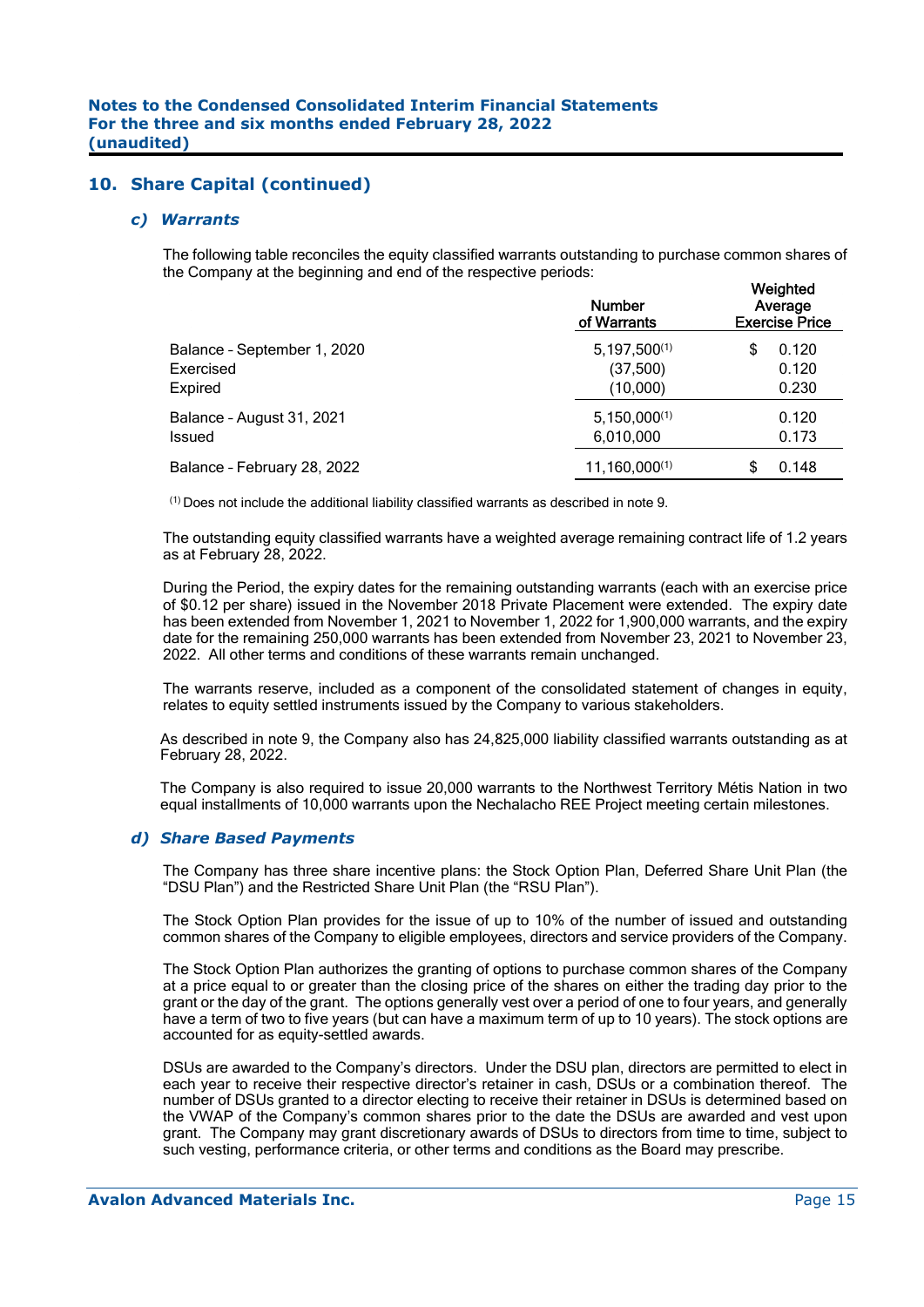Under the RSU Plan, the Company may grant discretionary awards of RSUs to directors, senior officers and key employees of the Company from time to time, subject to a restricted period and such vesting, performance criteria, or other terms and conditions as the Company may prescribe. Unless the Company determines otherwise at the time of the award of RSUs, one-third of such award will be restricted until the first anniversary of the grant date, another one-third will be restricted until the second anniversary of the grant date and the remaining one-third will be restricted until the third anniversary of the grant date.

The Company has the option to redeem the DSUs and RSUs either for common shares or for cash. The DSUs and RSUs are accounted for as equity-settled awards as the Company has no history of settling any DSUs and RSUs in cash and currently has no plan to settle any DSUs and RSUs in cash.

The following table reconciles the stock options outstanding at the beginning and end of the respective reporting periods:

|                             | <b>Number</b><br>of Options | Weighted<br>Average<br><b>Exercise Price</b> |  |  |  |  |  |
|-----------------------------|-----------------------------|----------------------------------------------|--|--|--|--|--|
| Balance - September 1, 2020 | 13.545.000                  | \$<br>0.10                                   |  |  |  |  |  |
| Granted                     | 7.310.000                   | 0.19                                         |  |  |  |  |  |
| Exercise                    | (2,760,000)                 | 0.11                                         |  |  |  |  |  |
| Expired                     | (1, 375, 000)               | 0.14                                         |  |  |  |  |  |
| Forfeited                   | (443, 750)                  | 0.09                                         |  |  |  |  |  |
| Balance - August 31, 2021   | 16,276,250                  | 0.14                                         |  |  |  |  |  |
| Granted                     | 1.620.000                   | 0.12                                         |  |  |  |  |  |
| Exercised                   | (200,000)                   | 0.08                                         |  |  |  |  |  |
| Expired                     | (825.000)                   | 0.10                                         |  |  |  |  |  |
| Balance - February 28, 2022 | 16,871,250                  | 0.14                                         |  |  |  |  |  |
|                             |                             |                                              |  |  |  |  |  |

As at February 28, 2022, there were 5,306,250 options vested (August 31, 2021 - 5,105,000) with an average exercise price of \$0.11 per share (August 31, 2021 - \$0.10), that were exercisable.

The fair value of each option granted is estimated at the time of grant using the Black-Scholes optionpricing model. The Black-Scholes option-pricing model requires the input of subjective assumptions, including expected life of the option award, share price volatility and other assumptions. The expected life of options granted is derived from historical data on employee exercises and post-vesting employment termination behavior. Expected volatility is based on the historic volatility of the Company's shares. These assumptions involve inherent uncertainties and the application of management judgment. In addition, the Company is required to estimate the expected forfeiture rate and only recognize expense for those options expected to vest.

The weighted average assumptions for grants during the Period and the year ended August 31, 2021 are as follows:

|                                                     | February 28,<br>2022 | August 31,<br>2021 |
|-----------------------------------------------------|----------------------|--------------------|
| Exercise price                                      | \$0.12               | \$0.19             |
| Closing market price on day preceding date of grant | \$0.11               | \$0.18             |
| Risk-free interest rate                             | 0.90%                | 0.66%              |
| Expected life (years)                               | 3.6                  | 4.1                |
| <b>Expected volatility</b>                          | 87%                  | 88%                |
| Expected dividend yield                             | Nil                  | Nil                |
| Grant date fair value                               | \$0.07               | \$0.11             |
| Forfeiture rate                                     | 12%                  | 13%                |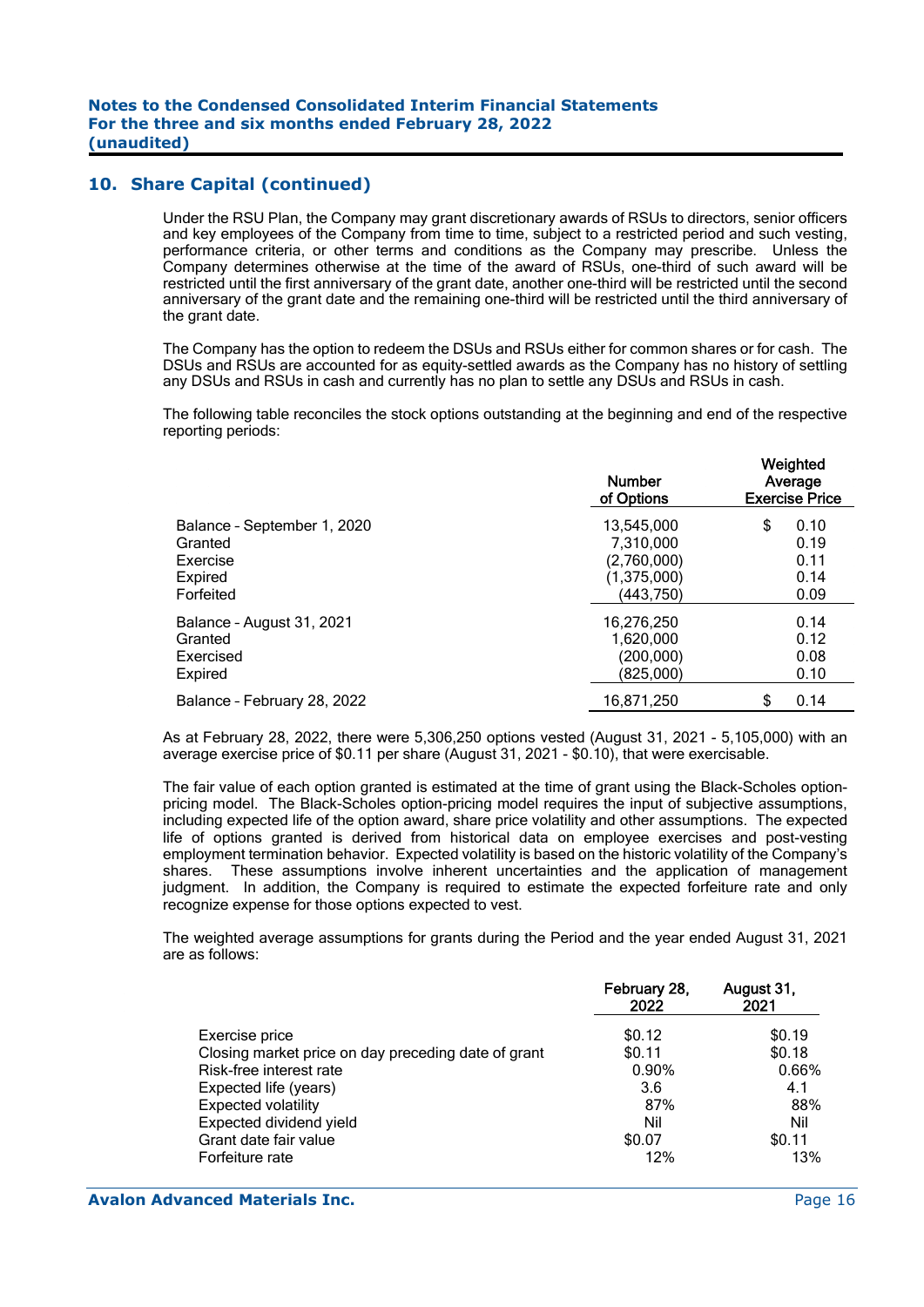The following table summarizes information concerning outstanding and exercisable options as at February 28, 2022:

|                             |             | <b>Number of Options</b> |                         |  |  |  |  |  |
|-----------------------------|-------------|--------------------------|-------------------------|--|--|--|--|--|
| <b>Exercise Price Range</b> | Outstanding | <b>Exercisable</b>       | <b>Contractual Life</b> |  |  |  |  |  |
| $$0.21 - $0.26$             | 400,000     |                          | 4.0 years               |  |  |  |  |  |
| $$0.15 - $0.20$             | 6,200,000   | 962.500                  | 3.5 years               |  |  |  |  |  |
| $$0.11 - $0.14$             | 3,322,500   | 1,472,500                | 2.9 years               |  |  |  |  |  |
| $$0.08 - $0.10$             | 6,948,750   | 2,871,250                | 2.7 years               |  |  |  |  |  |
|                             | 16,871,250  | 5,306,250                |                         |  |  |  |  |  |

Changes to the number of share units are as follows:

|                                        | <b>DSU Plan</b><br>(Equity Settled) | <b>RSU Plan</b><br>(Equity Settled) |
|----------------------------------------|-------------------------------------|-------------------------------------|
| Balance - September 1, 2020<br>Granted | 475,000                             | 1,475,000                           |
| Balance - August 31, 2021<br>Forfeited | 475.000                             | 1,475,000<br>(150,000)              |
| Balance - February 28, 2022            | 475.000                             | 1,325,000                           |

There were 475,000 DSUs vested as at February 28, 2022 and August 31, 2021.

None of the RSUs were vested as at February 28, 2022 and August 31, 2021.

The share based payments reserve, included as a component of the consolidated statement of changes in equity, relates to equity settled compensation options, DSUs and RSUs issued by the Company to its directors, officers, employees and consultants.

The estimated fair value of options, DSUs and RSUs earned during the Period was \$312,449 (2021 – \$58,323), of which \$634 (2021 - \$43) was capitalized to property, plant and equipment, \$21,249 (2021 - \$1,890) was capitalized as exploration and evaluation assets, \$1,561 (2021 - \$387) was charged to operations as general exploration expenses, with the balance of \$289,005 (2021 – \$56,003) charged to operations as share based compensation expense.

During the Period, an aggregate of 200,000 (2021 - 1,437,500) stock options were exercised at the weighted average exercise price of \$0.08 (2021 - \$0.11) per share, and the weighted average closing market share price on the date preceding the date of exercise was \$0.14 (2021 - \$0.21) per share.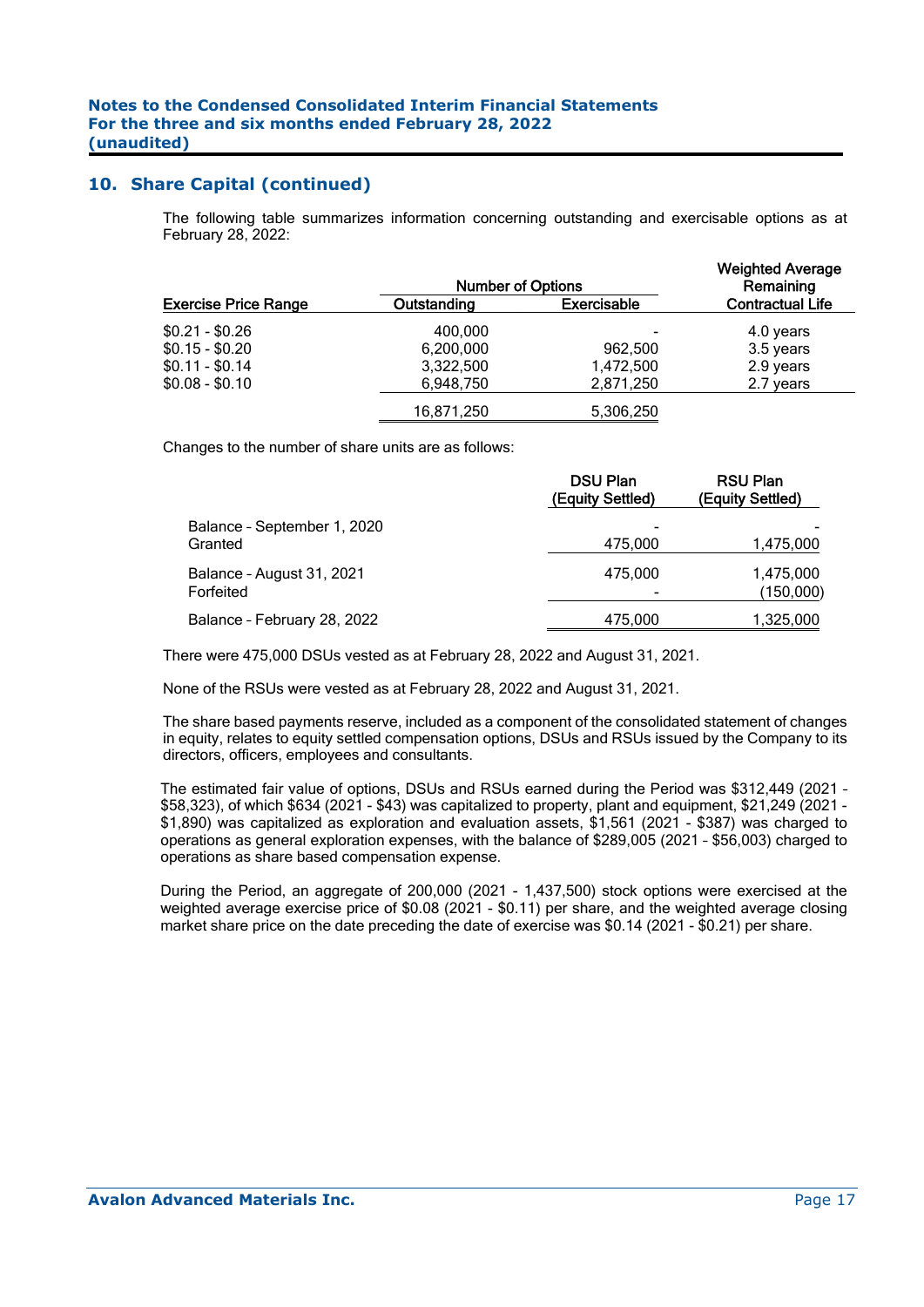#### *e) Brokers' Compensation Warrants*

The following table summarizes information concerning outstanding brokers' compensation warrants as at the beginning and end of the respective reporting periods:

|                                                                   | Number of<br>Compensation<br><b>Warrants</b> | Weighted<br>Average<br><b>Exercise Price</b> |
|-------------------------------------------------------------------|----------------------------------------------|----------------------------------------------|
| Balance - September 1, 2020<br>Issued pursuant to equity offering | 150,000                                      | \$<br>0.20                                   |
| Balance - August 31, 2021<br>Issued pursuant to equity offering   | 150.000<br>788,900                           | 0.20<br>0.18                                 |
| Balance - February 28, 2022                                       | 938,900                                      | \$<br>0.18                                   |

The outstanding brokers' compensation warrants have a weighted average remaining contract life of 1.7 years as at February 28, 2022.

### **11. Corporate and Administrative Expenses**

Corporate and administrative expenses for the three and six months ended February 28, 2022 and February 28, 2021 consist of the following:

|                                      | <b>Three Months Ended</b> |         |   |                      | <b>Six Months Ended</b> |                      |                      |         |  |
|--------------------------------------|---------------------------|---------|---|----------------------|-------------------------|----------------------|----------------------|---------|--|
| Salaries and benefits <sup>(1)</sup> | February 28,<br>2022      |         |   | February 28,<br>2021 |                         | February 28,<br>2022 | February 28,<br>2021 |         |  |
|                                      | \$                        | 205,948 | S | 260,851              | \$                      | 519,113              | \$                   | 529,219 |  |
| Directors' fees $(2)$                |                           | 5,064   |   | 4.314                |                         | 10,146               |                      | 6,239   |  |
| Consulting and professional fees     |                           | 43,538  |   | 77,622               |                         | 148,788              |                      | 225,800 |  |
| Office, insurance and other expenses |                           | 100,353 |   | 52,830               |                         | 199,370              |                      | 110,267 |  |
| Shareholders' communications and     |                           |         |   |                      |                         |                      |                      |         |  |
| filing fees                          |                           | 53,867  |   | 75,480               |                         | 91,233               |                      | 111,828 |  |
| Travel and related costs             |                           | 1,683   |   | 35                   |                         | 3,116                |                      | 1,790   |  |
|                                      | \$                        | 410.453 | S | 471,132              | \$                      | 971.766              | S                    | 985,143 |  |

(1) These figures do not include share based compensation and are net of the Canada Emergency Wage Subsidy ("CEWS") of \$Nil (2021 – \$71,728) for the quarter ended February 28, 2022 (the "Quarter") and \$Nil for the Period (2021 - \$141,529). Employees' salaries and benefits including share based compensation expensed for the Quarter and the Period totaled \$297,233 (2021 - \$276,011) and \$710,024 (2021 - \$557,620), respectively.

(2) These figures are net of the CEWS of \$Nil for the Quarter (2021 - \$3,307) and \$Nil for the Period (2021 - \$6,461), respectively.

### **12. Related Party Disclosures**

Balances and transactions between the Company and its subsidiaries have been eliminated on consolidation and are not disclosed in this note. Details of the transactions between the Company and other related parties are disclosed below: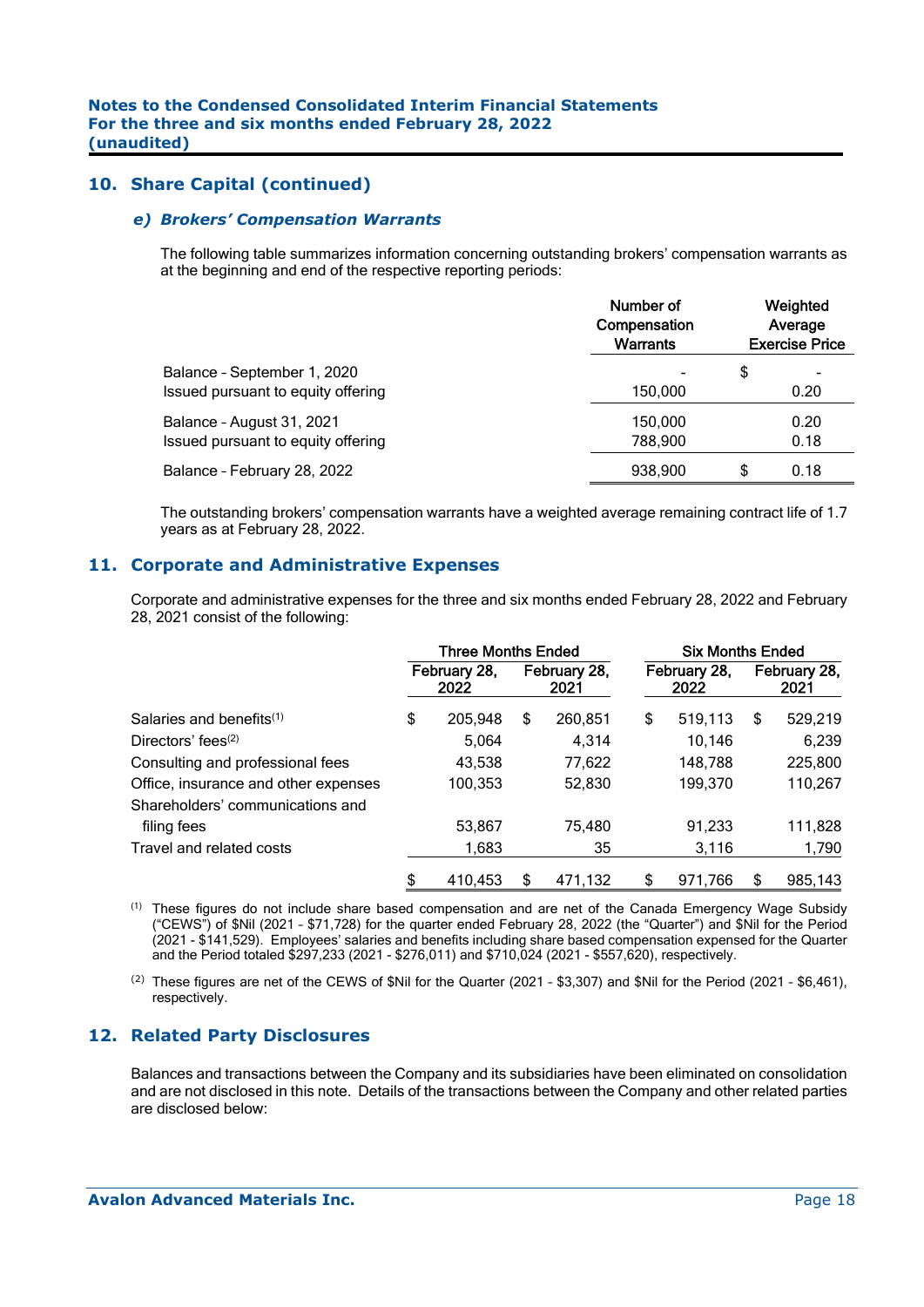### **12. Related Party Disclosures (continued)**

#### *a) Trading transactions*

There have been no material trading transactions with related parties during each of the six months ended February 28, 2022 and 2021, other than the participation by certain related parties in the December 2021 private placement as described in Note 10b, whereby Donald Bubar, President and CEO, and Mr. Alan Ferry, Chair of the Board of Directors subscribed for 250,000 and 300,000 FT Units at \$0.12 per unit, respectively.

#### *b) Compensation of key management personnel*

The remuneration of directors and other key members of the Company's senior management team during each of the three and six months ended February 28, 2022 and 2021 are as follows:

|                                                                         | <b>Three Months Ended</b> |         |                      |         | <b>Six Months Ended</b> |         |                      |         |  |  |
|-------------------------------------------------------------------------|---------------------------|---------|----------------------|---------|-------------------------|---------|----------------------|---------|--|--|
|                                                                         | February 28,<br>2022      |         | February 28,<br>2021 |         | February 28,<br>2022    |         | February 28,<br>2021 |         |  |  |
| Salaries, benefits and directors'<br>$fees$ <sup><math>(1)</math></sup> | \$                        | 230,768 | \$                   | 270,857 |                         | 538,644 |                      | 579,319 |  |  |
| Share based compensation <sup>(2)</sup>                                 |                           | 123,139 |                      | 17.610  |                         | 239,825 |                      | 34,217  |  |  |
|                                                                         |                           | 353.907 | S                    | 288.467 |                         | 778.469 |                      | 613,536 |  |  |

(1) Salaries and benefits of key management personnel capitalized to exploration and evaluation assets and PPE for the Quarter and for the Period totaled \$38,894 (2021 - \$15,492) and \$78,376 (2021 - \$36,891), respectively.

(2) Fair value of stock options, DSUs & RSUs earned and recognized as share based compensation during the respective reporting period.

# **13. Financial Instruments**

IFRS 7 establishes a fair value hierarchy that reflects the significance of inputs used in making fair value measurements as follows:

Level 1 guoted prices in active markets for identical assets or liabilities;

Level 2 inputs other than quoted prices included in Level 1 that are observable for the asset or liability, either directly (i.e., as prices) or indirectly (i.e., from derived prices); and

Level 3 inputs for the asset or liability that are not based upon observable market data.

Assets are classified in their entirety based on the lowest level of input that is significant to the fair value measurement. The fair values of the Company's warrants with exercise prices that are subject to adjustment from time to time are based on Level 2 inputs that are observable for the liability such as interest rate, dividend yield and historical volatility. The fair value of the Convertible Note Payable was based on Level 3 inputs including the applicable face value of the Note. The Company had the right to buy back the Note at any time for the outstanding face value, as such the fair value of the Note was the outstanding face value of the Note.

#### *Fair Values*

Except as disclosed elsewhere in these condensed consolidated interim financial statements, the carrying amounts for the Company's financial instruments approximate their fair values because of the short-term nature of these items.

The Company's risk exposures and the impact on the Company's financial instruments are summarized below: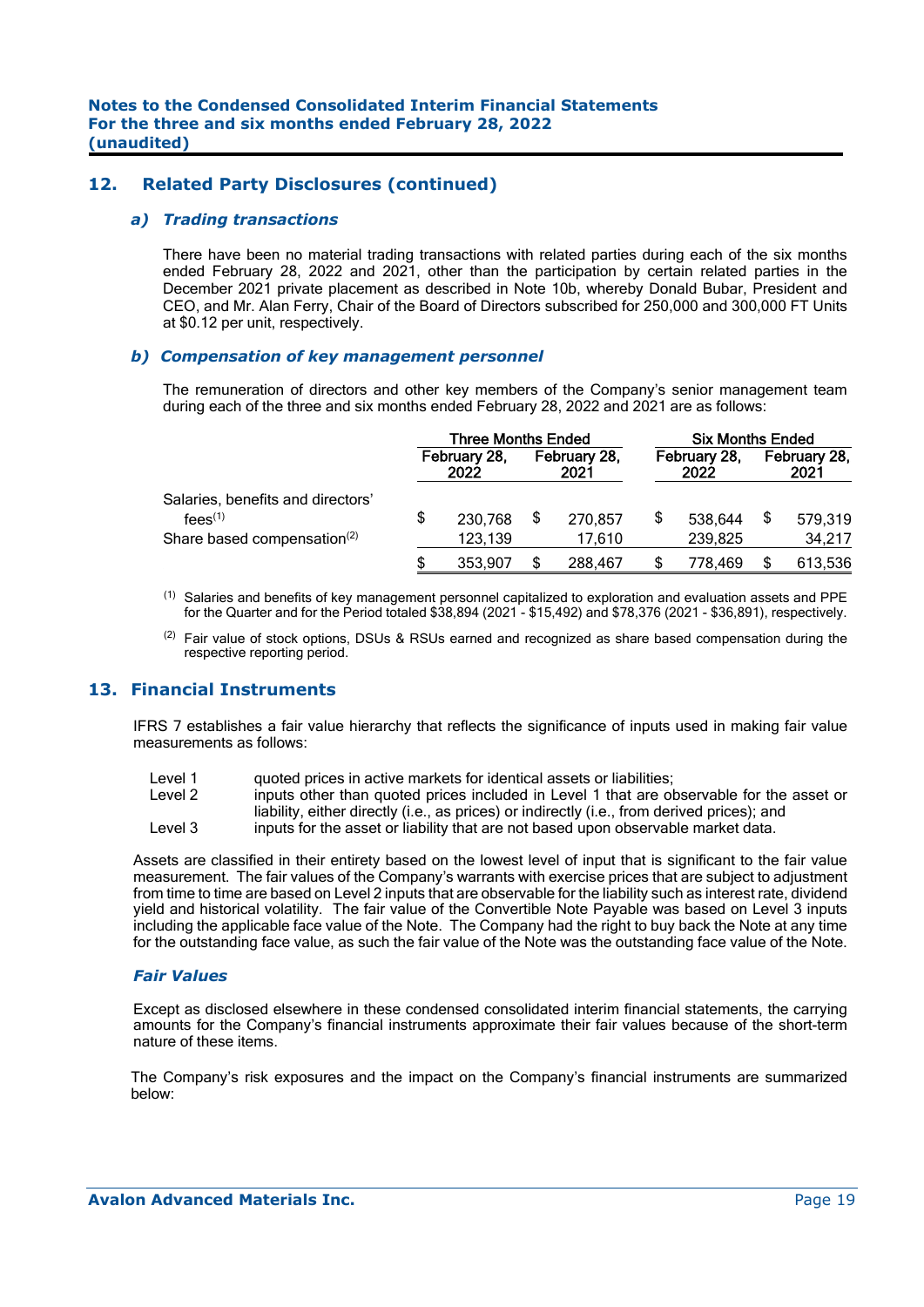## **13. Financial Instruments (continued)**

#### *Credit risk*

The Company is not exposed to any significant credit risk as at February 28, 2022. The Company's cash and cash equivalents are either on deposit with two major Canadian Chartered banking groups in Canada or invested in bankers' acceptance notes or guaranteed investment certificates issued by a major Canadian Chartered banking group. The Company's receivables primarily consist of Goods and Services Tax/Harmonized Sales Tax receivable, government grants and refundable security deposits with various federal and provincial governments and are therefore not subject to significant credit risk.

#### *Liquidity risk*

Liquidity risk is the risk that an entity will not be able to meet its financial obligations as they come due. The Company has in place a planning and budgeting process to assist in determining the funds that are required to support the Company's normal operating requirements on an ongoing basis and its plans for exploration and development expenditures. The Company ensures that there are sufficient funds to meet its short-term requirements, taking into account its anticipated cash flows from operations and its holdings of cash and cash equivalents.

As at February 28, 2022, the Company has current assets of \$2,314,151 and current liabilities of \$2,794,033. The Company's working capital deficit as at February 28, 2022 was \$479,882.

Repayments due by period as of February 28, 2022:

|                                                                                          | <b>Within</b><br>1 Year            | 1-3<br>Years         | $4 - 5$<br>Years |                          | Over<br>5 Years |      | Total                           |
|------------------------------------------------------------------------------------------|------------------------------------|----------------------|------------------|--------------------------|-----------------|------|---------------------------------|
| Accounts payable and accrued liabilities<br>Convertible note payable<br>Lease obligation | 534,825 \$<br>1,830,000<br>224.724 | - \$<br>۰<br>412.919 |                  | $\overline{\phantom{0}}$ | - \$            | - \$ | 534,825<br>1,830,000<br>637,643 |
|                                                                                          | $$2,589,549$ \$                    | 412,919 \$           |                  |                          | - \$            |      | $-$ \$ 3,002,468                |

#### *Market risk*

i) Interest rate risk

 The Company has cash and cash equivalents balances and it has no interest-bearing debt. The Company's current policy is to invest its excess cash in highly liquid money market investments such as bankers' acceptance notes, treasury bills and GICs. These short term money market investments are subject to interest rate fluctuations.

ii) Foreign currency risk

 The Company's functional currency is the Canadian dollar. The majority of the Company's purchases are transacted in Canadian dollars. The Company had no significant financial assets or financial liabilities denominated in foreign currencies as at February 28, 2022.

iii) Price risk

 The prices of metals and minerals fluctuate widely and are affected by many factors outside of the Company's control. The prices of metals and minerals and future expectation of such prices have a significant impact on the market sentiment for investment in mining and mineral exploration companies. This in turn may impact the Company's ability to raise equity financing for its long term working capital requirements.